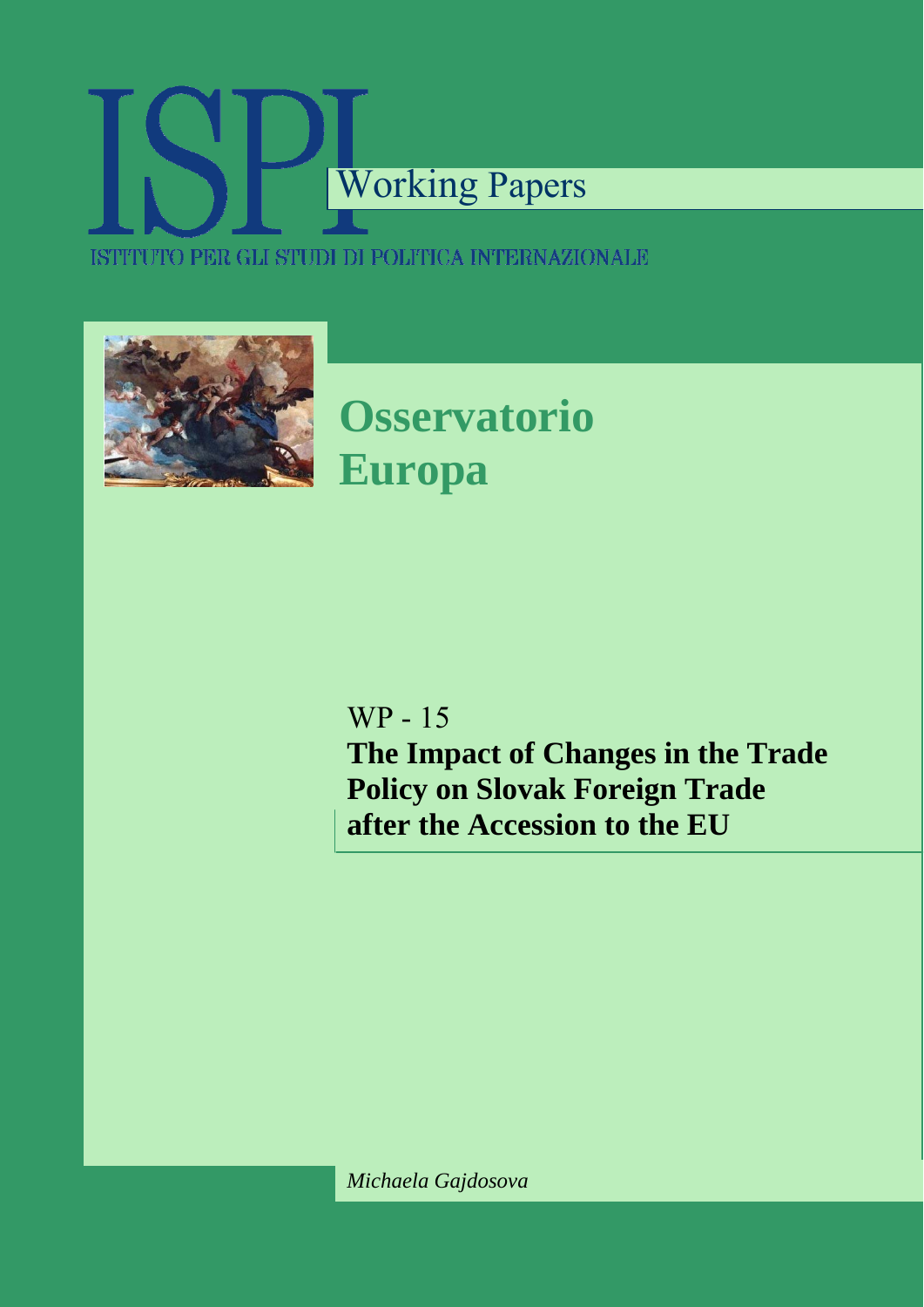Michaela Gajdosova, è Ricercatrice presso l' Institute of Economic Research, Slovak Academy of Science; Bratislava

*Il presente lavoro è stato realizzato nell'ambito del progetto «Monitoring the Enlargement», realizzato con il contributo di UniCredit Group* 

*La collana ISPI Working Papers ospita analisi di varia scuola e provenienza. Le opinioni espresse sono strettamente personali e non riflettono necessariamente le posizioni dell'ISPI.*

Tutti i diritti sono riservati. È vietata la riproduzione, anche parziale, con qualsiasi mezzo effettuata, compresa la fotocopia, anche ad uso interno e didattico, non autorizzata.

All rights reserved. No portion of the contents may be reproduced in any form or by any means, including photocopying, nor utilized for any purpose, neither internal or didactic, without written permission from the publisher.

Copyright © 2007 by ISPI (Istituto per gli Studi di Politica Internazionale) Via Clerici, 5 - I-20121 Milano - Tel. (02) 86.33.13.1 e-mail: ispi.segreteria@ispionline.it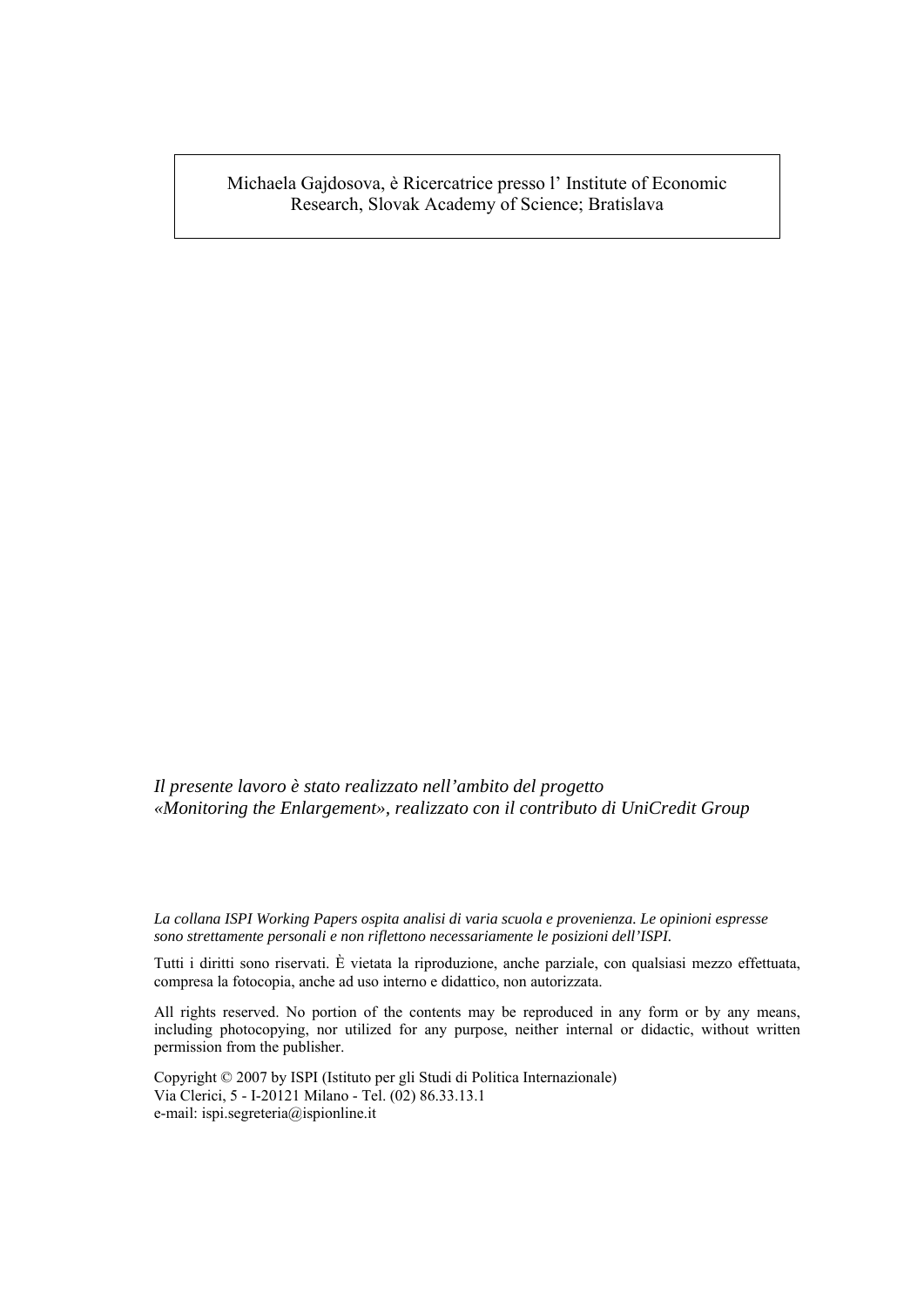# IMPACT OF CHANGES IN THE TRADE POLICY ON SLOVAK FOREIGN TRADE AFTER THE ACCESSION TO THE EU

# *Michaela Gajdosova*

## *Introduction*

Slovakia along with other nine countries enlarged on 1 May 2004 the European Union.

Two years that have elapsed since its accession enable to assess direct impacts of the EU membership on the Slovak economy or on its individual spheres. Accession to the EU was related to numerous changes that in larger or smaller extent have actually concerned every sphere of Slovak economy (and not only of economy), foreign trade including. In the case of Slovak foreign trade, this after accession to the EU was affected (besides other factors) by changes in trade conditions caused by implementation of the EU's Common Commercial Policy and by integration to the EU internal market, but also by change in perception of Slovakia (as EU member country) from the side of some trading partner countries. Of what these changes consisted and how they manifested in real development of Slovak foreign trade, that in the case of Slovak economy plays very important role, endeavors to find out this paper.

The first part of the paper provides a brief look at main changes in the Slovak trade policy that occurred after the accession to the EU. It outlines above all changes in a system of trade-policy agreements, tariff burden and in autonomous instruments of trade policy. Changes in trade conditions under which are realized Slovak exports in third countries are very briefly mentioned as well.

The second part of the paper evaluates development of Slovakia's foreign trade in the first two years of its membership in the EU, i.e. in 2004 and 2005, in order to obtain some insights into the early effects of the Slovakia's accession to the EU. In this context, first the analysis of main characteristics of the overall development of Slovak trade is carried out. This is followed by closer examination of commodity and territorial composition of the Slovakia's foreign trade that gets a better idea of the nature and direction of its trade flows. Finally, the analysis of trade results at product and territorial level is provided. For the purpose of comparison of the Slovak trade development of the post-accession period with that of the pre-accession period (2000- 2003) the analysis is completed also with data of this period.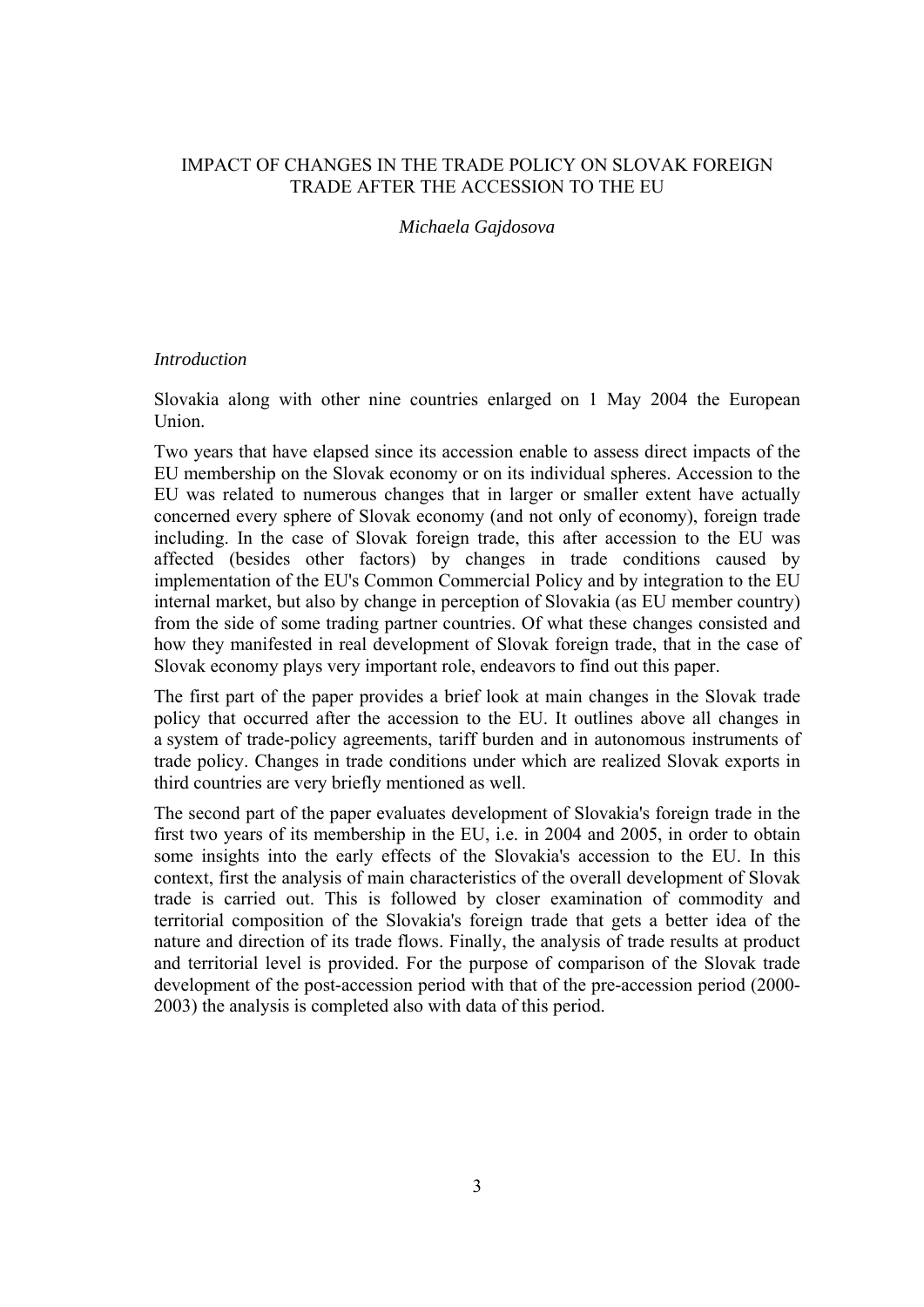# *1. Main changes in the Slovak trade policy after the accession to the EU*

As is well known, the external covering of the internal market of the EU is customs union that in the case of the EU is based on a Common Commercial Policy, implementation of which towards third countries is without any exception binding on all member countries of the EU. Accession to the European Union thus for Slovakia meant its integration to the internal market of the, what was connected with complete removing of all remaining tariff and non-tariff barriers in mutual trade with EU member countries and on the other hand with implementation of the EU's Common Commercial Policy towards third (non-member) countries. Having regard to differences that had existed between trade policy of Slovakia and the EU, implementation of the EU's Common Commercial Policy, which essentially consisted in application of all contractual and autonomous measures of this policy and in simultaneous termination of agreements concluded in the past by Slovakia with some countries and in abolition of applying its autonomous trade measures as well, generated changes in the set of trade-policy instruments of Slovakia with more significant impact on its import regime. However, certain impacts of Slovakia's membership in the EU manifested also in change of some trading conditions (conditions of access to some foreign markets) under which Slovak exports are realized. The main changes in Slovakia's trade policy instruments are briefly described below.

# *1.2. International trade agreements*

Primary change in the Slovak trade-policy instrument set was related to the adoption of international agreements by which the EU regulates trade with third countries (and to simultaneous termination of trade agreements that Slovakia concluded in the past with some countries). Among the EU's agreements, preferential trade agreements, by which the EU from various reasons (economic, developing and, geopolitical, but also because of historical links) maintains a certain form of privileged relations with selected countries, play a significant role.

Adoption of these agreements for Slovakia means marked change of qualitative, but also of quantitative aspects of its contractual basis (regulation) of trade relations.

Prior to the accession, Slovakia had also concluded bilateral trade agreements of prefe-rential nature; however, their extent as regards the territorial coverage didn't reach that of the EU's preferential trade agreements. Its preferential agreements covered only countries of the European Union, countries of Central European Free Trade Agreement – CEFTA (the Czech Republic, Poland, Hungary, Slovenia, Bulgaria and Romania), countries of European Free Trade Association – EFTA (Norway, Iceland, Liechtenstein and Switzerland), Baltic countries (Estonia, Lithuania, Latvia), Turkey, Israel and Croatia.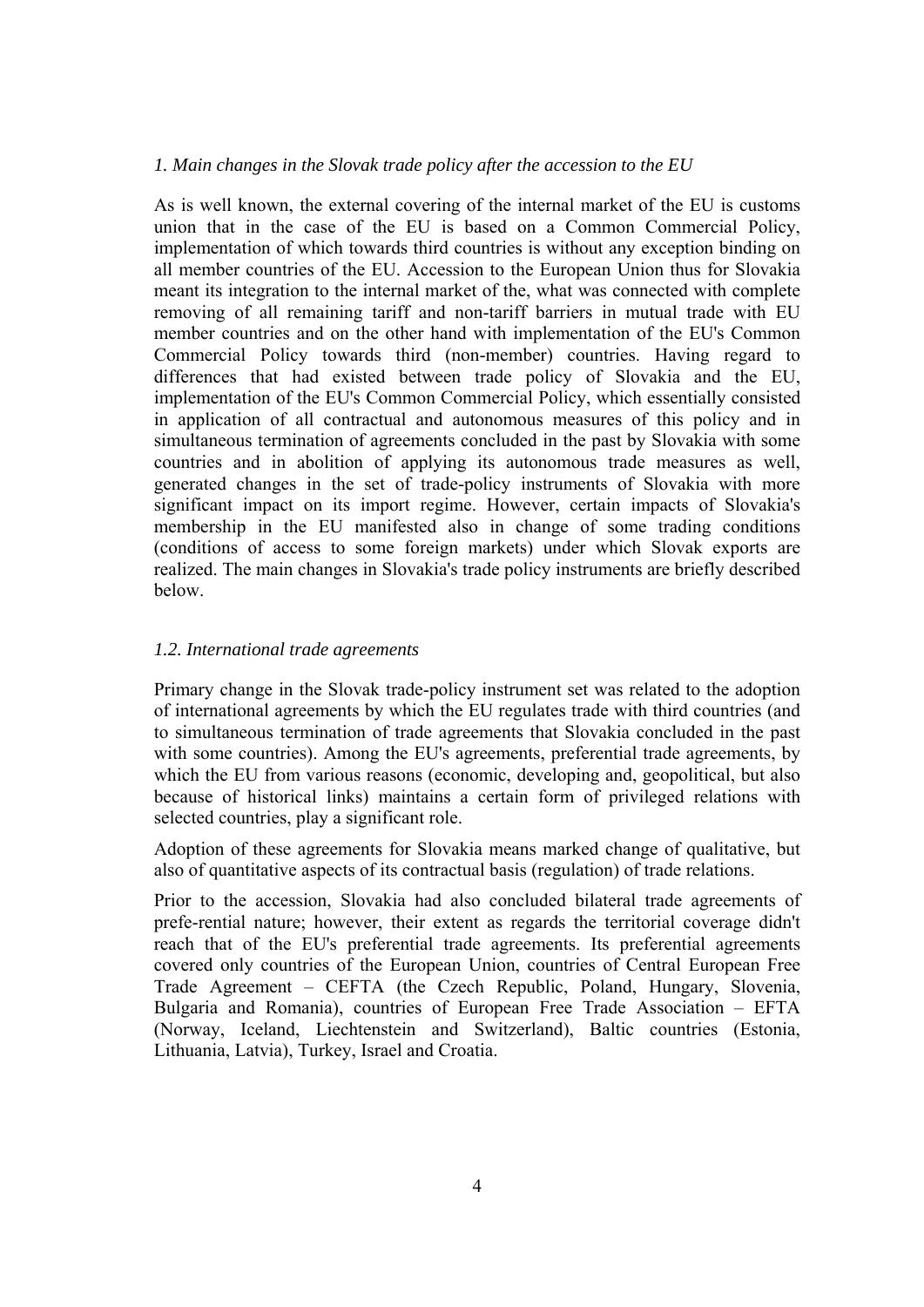Since the accession to the EU, Slovakia has become a signatory also to the Cotonou Agreement regulating trade relations of the EU with so called ACP countries<sup>[1](#page-4-0)</sup> (Africa, Caribbean and Pacific countries) as well as to association agreements concluded by the EU with Mediterranean countries (Algeria, Egypt, Israel, Jordan, Lebanon, Morocco, Palestinian Authority, Syria, Tunisia and Turkey). These agreements lay down to Slovakia a contractual obligation of preferential treatment in trade with given countries. (preferences that Slovakia granted before its accession to these countries, except for Israel and Turkey, were based only on non-contractual basis - on Generalized System of Preferences - GSP scheme). Change of preferential trade regime, from non-contractual regime (GSP regime) to contractual one was caused also by Slovakia's implementation of the cooperation agreement of the EU concluded with countries of the Gulf Co-operation Council - Bahrain, Kuwait, Oman, Qatar, Saudi Arabia and United Arab Emirates. Similar change in regulation of Slovak trade, i.e. switch from non-contractual to contractual regulation of trade relations, after accession to the EU, was also set in relations to other countries and country grouping, namely countries of Western Balkans (Macedonia, Croatia, Albania, Bosnia and Herzegovina, Serbia and Monte-negro), Andorra, San Marino, Faroe Islands, South Africa, Mexico, Chile a Mercosur (comprising Argentina, Brazil, Paraguay and Uruguay).

Patterns or regimes that the EU agreements with the above countries have set for mutual trade are differentiated in dependence on type of respective agreements and phase of their realization<sup>[2](#page-4-1)</sup> - Slovak trade with ACP countries is at present realized in conditions of non-reciprocally liberalized regime to the benefit of ACP countries (however, it is assumed that after 2007 some reciprocal liberalization actions in trade with the EU will be also demanded from them); trade with the Mediterranean countries, GCC countries, South Africa, Mexico and Faroe Islands is operated in conditions of asymmetrically (more rapidly from the side of EU member countries) fulfilled free trade agreements; trade with countries of Western Balkans in conditions of non-reciprocally liberalized regime to the benefit of the Balkans countries; trade

 $\overline{a}$ 

<span id="page-4-0"></span> $1$  Group of ACP countries consists of 78 countries, but South Africa that is also member of this country group and signatory country of Cotonou Agreement doesn't applied its trade measures. Besides it, the group of ACP create: [Angola](http://ec.europa.eu/comm/development/body/country/country_home_en.cfm?cid=ao&status=new)**,** [Benin](http://ec.europa.eu/comm/development/body/country/country_home_fr.cfm?cid=bj&status=)**,** [Botswana](http://ec.europa.eu/comm/development/body/country/country_home_en.cfm?cid=bw&status=new)**,** [Burkina Faso](http://ec.europa.eu/comm/development/body/country/country_home_en.cfm?cid=bf&status=new)**,** [Burundi](http://ec.europa.eu/comm/development/body/country/country_home_en.cfm?cid=bi&status=new)**,** [Cameroon](http://ec.europa.eu/comm/development/body/country/country_home_en.cfm?cid=cm&status=new)**,** [Cape Verde](http://ec.europa.eu/comm/development/body/country/country_home_en.cfm?cid=cv&status=new), Central African Republic, [Chad](http://ec.europa.eu/comm/development/body/country/country_home_en.cfm?cid=td&status=new)**,** [Comoros](http://ec.europa.eu/comm/development/body/country/country_home_en.cfm?cid=km&status=new)**,** [Congo \(Brazzaville\)](http://ec.europa.eu/comm/development/body/country/country_home_en.cfm?cid=cg&status=new)**,** [Congo \(Kinshasa\)](http://ec.europa.eu/comm/development/body/country/country_home_fr.cfm?cid=cd&status=new)**,** [Djibouti](http://ec.europa.eu/comm/development/body/country/country_home_en.cfm?cid=dj&status=new)**,**  [Equatorial Guinea](http://ec.europa.eu/comm/development/body/country/country_home_fr.cfm?cid=gq&status=)**,** [Eritrea](http://ec.europa.eu/comm/development/body/country/country_home_en.cfm?cid=er&status=new)**,** [Ethiopia](http://ec.europa.eu/comm/development/body/country/country_home_en.cfm?cid=et&status=new)**,** [Gabon](http://ec.europa.eu/comm/development/body/country/country_home_fr.cfm?cid=ga&status=)**,** [Gambia](http://ec.europa.eu/comm/development/body/country/country_home_en.cfm?cid=gm&status=new)**,** [Ghana](http://ec.europa.eu/comm/development/body/country/country_home_en.cfm?cid=gh&status=new)**,** [Guinea](http://ec.europa.eu/comm/development/body/country/country_home_fr.cfm?cid=gn&status=)**,** [Guinea Bissau](http://ec.europa.eu/comm/development/body/country/country_home_en.cfm?cid=gw&status=new)**,** [Ivory Coast](http://ec.europa.eu/comm/development/body/country/country_home_en.cfm?cid=ci&status=new)**,**  [Kenya](http://ec.europa.eu/comm/development/body/country/country_home_en.cfm?cid=ke&status=new)**,** [Lesotho](http://ec.europa.eu/comm/development/body/country/country_home_en.cfm?cid=ls&status=new)**,** [Liberia](http://ec.europa.eu/comm/development/body/country/country_home_en.cfm?cid=lr&status=new)**,** [Madagascar](http://ec.europa.eu/comm/development/body/country/country_home_en.cfm?cid=mg&status=new)**,** [Malawi](http://ec.europa.eu/comm/development/body/country/country_home_en.cfm?cid=mw&status=new)**,** [Mali](http://ec.europa.eu/comm/development/body/country/country_home_fr.cfm?cid=ml&status=new)**,** [Mauritania](http://ec.europa.eu/comm/development/body/country/country_home_en.cfm?cid=mr&status=new)**,** [Mauritius](http://ec.europa.eu/comm/development/body/country/country_home_en.cfm?cid=mu&status=new)**,** [Mozambique](http://ec.europa.eu/comm/development/body/country/country_home_en.cfm?cid=mz&status=new)**,** [Namibia](http://ec.europa.eu/comm/development/body/country/country_home_en.cfm?cid=na&status=new)**,**  [Niger](http://ec.europa.eu/comm/development/body/country/country_home_en.cfm?cid=ne&status=new)**,** [Nigeria](http://ec.europa.eu/comm/development/body/country/country_home_en.cfm?cid=ng&status=new)**,** [Rwanda](http://ec.europa.eu/comm/development/body/country/country_home_en.cfm?cid=rw&status=new)**,** [Sao Tome and Principe](http://ec.europa.eu/comm/development/body/country/country_home_fr.cfm?cid=st&status=)**,** [Senegal](http://ec.europa.eu/comm/development/body/country/country_home_en.cfm?cid=sn&status=new)**,** [Seychelles](http://ec.europa.eu/comm/development/body/country/country_home_en.cfm?cid=sc&status=new)**,** [Sierra Leone](http://ec.europa.eu/comm/development/body/country/country_home_en.cfm?cid=sl&status=new)**,** [Somalia](http://ec.europa.eu/comm/development/body/country/country_home_en.cfm?cid=so&status=new)**,** [Sudan](http://ec.europa.eu/comm/development/body/country/country_home_en.cfm?cid=sd&status=new)**,**  [Swaziland](http://ec.europa.eu/comm/development/body/country/country_home_en.cfm?cid=sz&status=new)**,** [Tanzania](http://ec.europa.eu/comm/development/body/country/country_home_en.cfm?cid=tz&status=new)**,** [Togo](http://ec.europa.eu/comm/development/body/country/country_home_fr.cfm?cid=tg&status=)**,** [Uganda](http://ec.europa.eu/comm/development/body/country/country_home_en.cfm?cid=ug&status=new)**,** [Zambia](http://ec.europa.eu/comm/development/body/country/country_home_en.cfm?cid=zm&status=new)**,** [Zimbabwe](http://ec.europa.eu/comm/development/body/country/country_home_en.cfm?cid=zw&status=new)**,** [Antigua and Barbuda](http://ec.europa.eu/comm/development/body/country/country_home_en.cfm?cid=ag&status=new)**,** [Bahamas](http://ec.europa.eu/comm/development/body/country/country_home_en.cfm?cid=bs&status=new)**,** [Barbados](http://ec.europa.eu/comm/development/body/country/country_home_en.cfm?cid=bb&status=new)**,**  [Belize](http://ec.europa.eu/comm/development/body/country/country_home_en.cfm?cid=bz&status=new)**,** [Cuba](http://ec.europa.eu/comm/development/body/country/country_home_en.cfm?cid=cu&status=new)**,** [Dominica](http://ec.europa.eu/comm/development/body/country/country_home_en.cfm?cid=dm&status=new)**,** [Domican Republic](http://ec.europa.eu/comm/development/body/country/country_home_en.cfm?cid=do&status=new)**,** [Grenada](http://ec.europa.eu/comm/development/body/country/country_home_en.cfm?cid=gd&status=new)**,** [Guyana](http://ec.europa.eu/comm/development/body/country/country_home_en.cfm?cid=gy&status=new)**,** [Haiti](http://ec.europa.eu/comm/development/body/country/country_home_en.cfm?cid=ht&status=new)**,** [Jamaica](http://ec.europa.eu/comm/development/body/country/country_home_en.cfm?cid=jm&status=new)**,** [St. Kitts and Nevis](http://ec.europa.eu/comm/development/body/country/country_home_en.cfm?cid=kn&status=new)**,** [St.](http://ec.europa.eu/comm/development/body/country/country_home_en.cfm?cid=lc&status=new)  [Lucia](http://ec.europa.eu/comm/development/body/country/country_home_en.cfm?cid=lc&status=new)**,** [St. Vincent](http://ec.europa.eu/comm/development/body/country/country_home_en.cfm?cid=vc&status=new)**,** [Suriname](http://ec.europa.eu/comm/development/body/country/country_home_en.cfm?cid=sr&status=new)**,** [Trinidad and Tobago](http://ec.europa.eu/comm/development/body/country/country_home_en.cfm?cid=tt&status=new)**,** [Cook Islands](http://ec.europa.eu/comm/development/body/country/country_home_en.cfm?cid=ck&status=new)**,** [East Timor](http://ec.europa.eu/comm/development/body/country/country_home_en.cfm?cid=tp&status=new)**,** [Micronesia](http://ec.europa.eu/comm/development/body/country/country_home_en.cfm?cid=fm&status=new)**,** [Fiji](http://ec.europa.eu/comm/development/body/country/country_home_en.cfm?cid=fj&status=new)**,**  [Kiribati](http://ec.europa.eu/comm/development/body/country/country_home_en.cfm?cid=ki&status=new)**,** [Marshall Islands](http://ec.europa.eu/comm/development/body/country/country_home_en.cfm?cid=mh&status=new)**,** [Nauru](http://ec.europa.eu/comm/development/body/country/country_home_en.cfm?cid=nr&status=new)**,** [Niue](http://ec.europa.eu/comm/development/body/country/country_home_en.cfm?cid=nu&status=new)**,** [Palau](http://ec.europa.eu/comm/development/body/country/country_home_en.cfm?cid=pw&status=new)**,** [Papua New Guinea](http://ec.europa.eu/comm/development/body/country/country_home_en.cfm?cid=pg&status=new)**,** [Samoa](http://ec.europa.eu/comm/development/body/country/country_home_en.cfm?cid=ws&status=new)**,** [Solomon Islands](http://ec.europa.eu/comm/development/body/country/country_home_en.cfm?cid=sb&status=new)**,** [Tonga](http://ec.europa.eu/comm/development/body/country/country_home_en.cfm?cid=to&status=new)**,**  [Tuvalu](http://ec.europa.eu/comm/development/body/country/country_home_en.cfm?cid=tv&status=new)**,** [Vanuatu](http://ec.europa.eu/comm/development/body/country/country_home_en.cfm?cid=vu&status=new)**.** <sup>2</sup>

<span id="page-4-1"></span><sup>&</sup>lt;sup>2</sup> Majority of the above Eu agreements basically oblige Slovakia to full liberalization of imports of industrial products and to gradual liberalization of selected agricultural products specified by schedules of respective agreements. In opposite relation, i.e. for its imports (of industrial and selected agricultural products) on markets of its trade partners, there are liberalization scheme consisting mostly on gradually reduced tariffs.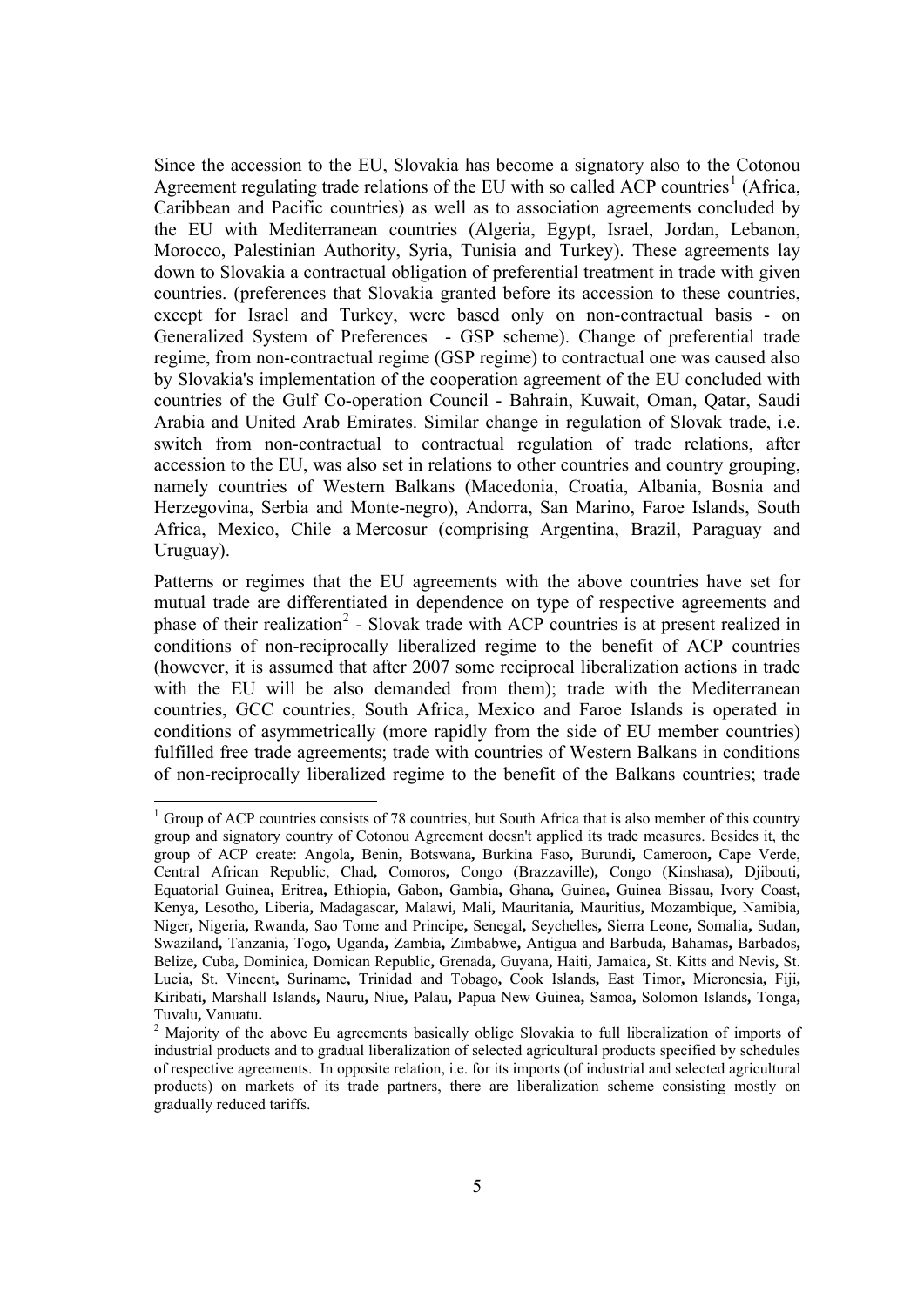with Andorra and San Marino in conditions of customs union and trade with Mercosur and Chile in conditions of reciprocally liberalized regimes agreed by associa-tion agreements.

# *1.3. Customs Tariff*

 $\overline{a}$ 

Another non-overlookable change relating to the Slovak import regime resulted from implementation of the EU's Common Customs Tariff setting tariff rates which EU member countries are obliged to apply uniformly towards imports of goods from third countries. Chan-ges related to its implementation covered territorial application of tariffs based on most-favored-nation (MFN tariffs, i.e. tariffs which are the basis of the EU's Customs Tariff<sup>[3](#page-5-0)</sup>) and level of rates of these tariffs as well.

Analysis of the territorial application of the Common Customs Tariff of the EU shows that, even though, this Customs Tariff is regarded as the essential instrument of the EU's commercial policy, existence of a great number of various preferential trade agreements covering selected third countries causes that its application in practice is limited only to im-ports from a small group of non-European countries, namely Usa, Canada, Japan, Australia, New Zealand, China, Chinese Taipei, Hong-Kong-China, Korean Republic and Singapore. Considering the fact that this composition of countries, except for China and Hong-Kong-China, is practically identical to a composition of country group on which imports Slovakia prior to its accession to the EU also had applied conventional tariffs (MFN tariffs), changes in the territorial application of MFN tariffs to which implementation of the EU's Common Customs Tariff led, were rather insignificant.

In view of the tariff rates, here implementation of the EU's Common Customs Tariff has led to more significant changes as tariff rates applied by the EU on imports from third countries are of different level than those that Slovakia had applied on third countries' imports before its accession to the EU.

Comparison of tariff burden on imports from third countries applied by Slovakia prior to and after the accession to the EU shows that the adoption of the EU's Common Customs Tariff (after the accession to the EU) by Slovakia led to overall increase in average MFN tariff rates on imports from third countries from 5,7% to 6,4% (i.e. by 0,7 percentage points). This increase was caused mainly by agricultural products, which registered an increase in average MFN tariff rates from 10,2% to 14,6% (i.e. by 4,4 percentage points). On the contrary, industrial products as a group reported a decrease in average MFN tariff by 0,6 percentage points from 4,3% to 3,7%. More detailed view on average MFN tariff rates applied by Slovakia on imports prior to and after the accession to the EU in classification by sections of customs tariff provides chart 1.

<span id="page-5-0"></span><sup>&</sup>lt;sup>3</sup> Another components of the Eu's Common Customs Tariffs are autonomous tariffs, but their use is rather marginal, therefore the paper does not deal with them.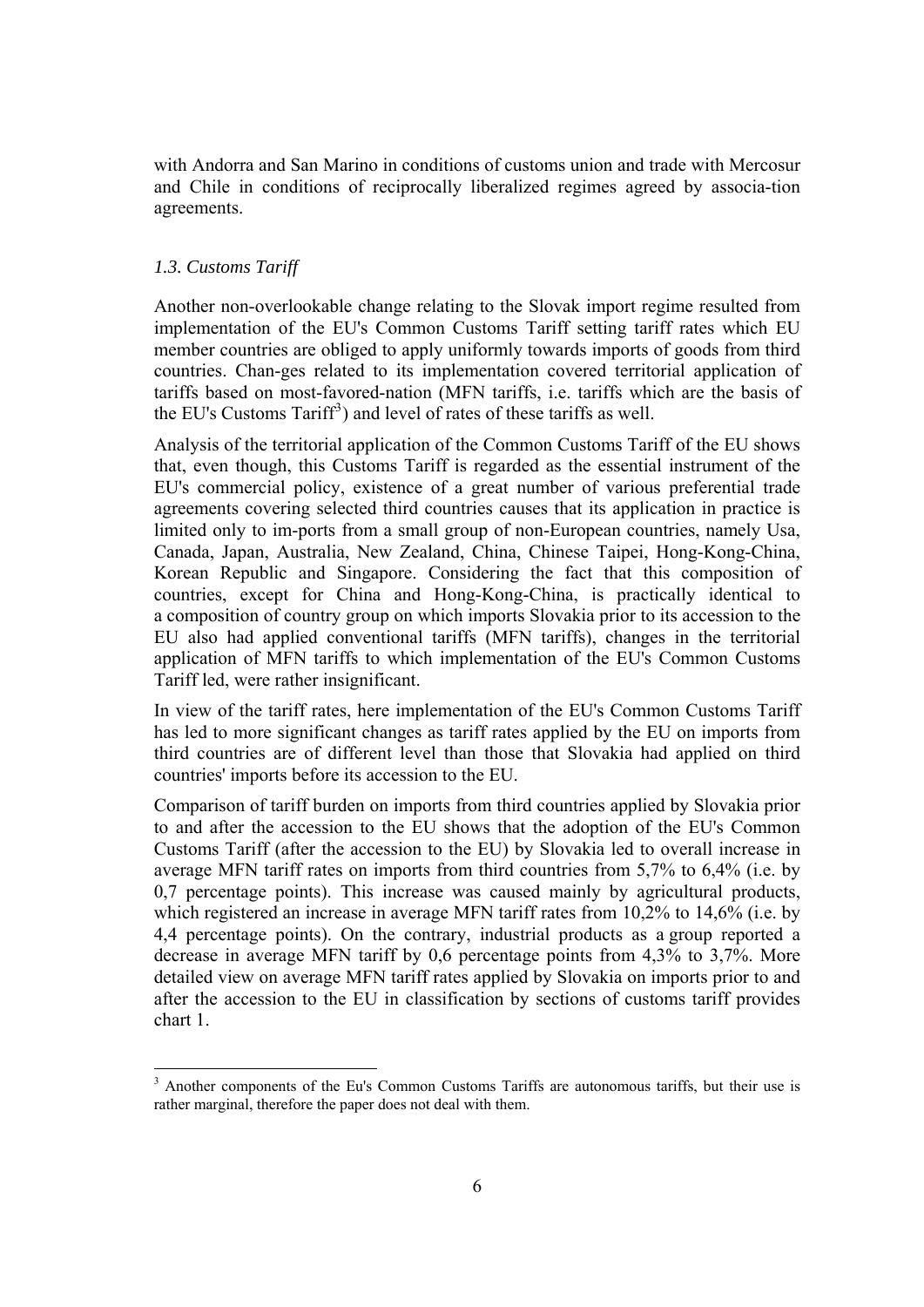#### Chart 1

MFN tariff rates applied on imports from third countries prior to and after Slovakia's accession to the EU by sections of Customs Tariff



Source: Own calculations on the base of data of the Customs Tariff of Slovakia (2002) and of the Trade Policy Review - European Communities, 2004 (Wto).

Note: I-Live animals, animals products; II-Vegetable products; III-Animal or vegetable fats, oils and waxes; IV-Products of food industries, beverages, tobacco; V-Mineral products; VI-Products of chemical or allied industries; VII-Plastics, rubber, products thereof; VIII-Raw hides and skins, leather, furskins, articles thereof, travel goods; IX-Wood, wood charcoal, cork, straw, articles thereof; X-Pulp of wood, cellulose, paper; paper-board, articles thereof; XI-Textiles and textile articles; XII-Footwear, headgear, umbrellas, artificial flowers, a.o.; XIII-Articles of stone, plaster, cement and similar materials, ceramic products, glass; XIV-Pearls, precious stones and metals, imitation jewellery, coin; XV-Base metals and articles thereof; XVI-Machinery, electrical equipment, sound and television image recorders and reproducers, XVII-Vehicles, aircraft, vessels and asso-ciated transport equipment; XVIII-Optical, photographic, measuring, medical instruments and apparatus, clocks, watches, musical instruments; XIX-Arms and ammunition; XX-Miscellaneous manufactured articles; XXI-Works of art, collectors' pieces and antiques.

As is evident from the chart 1, the increase of average MFN tariffs on imports affected basically all sections of agricultural products (sections I, II, III and IV of the Customs Tariff). Among the agricultural products where the increase of Mfn tariffs was the most striking (by 6,8 and 5,5 percentage points respectively) are vegetable and animal products, including live animals (section I and II). After Slovakia's accession to the EU, their average import tariffs reached levels of 11% and 20,1%, while prior to the accession it was only 4,2%, and 14,6%. Tariff burden of section III (animal or vegetable fats, oils and waxes) and IV (products of food industries, beverages, tobacco) after accession to the EU rose from 6,5% and 14,2% to 8,9% and 5,8%, respectively.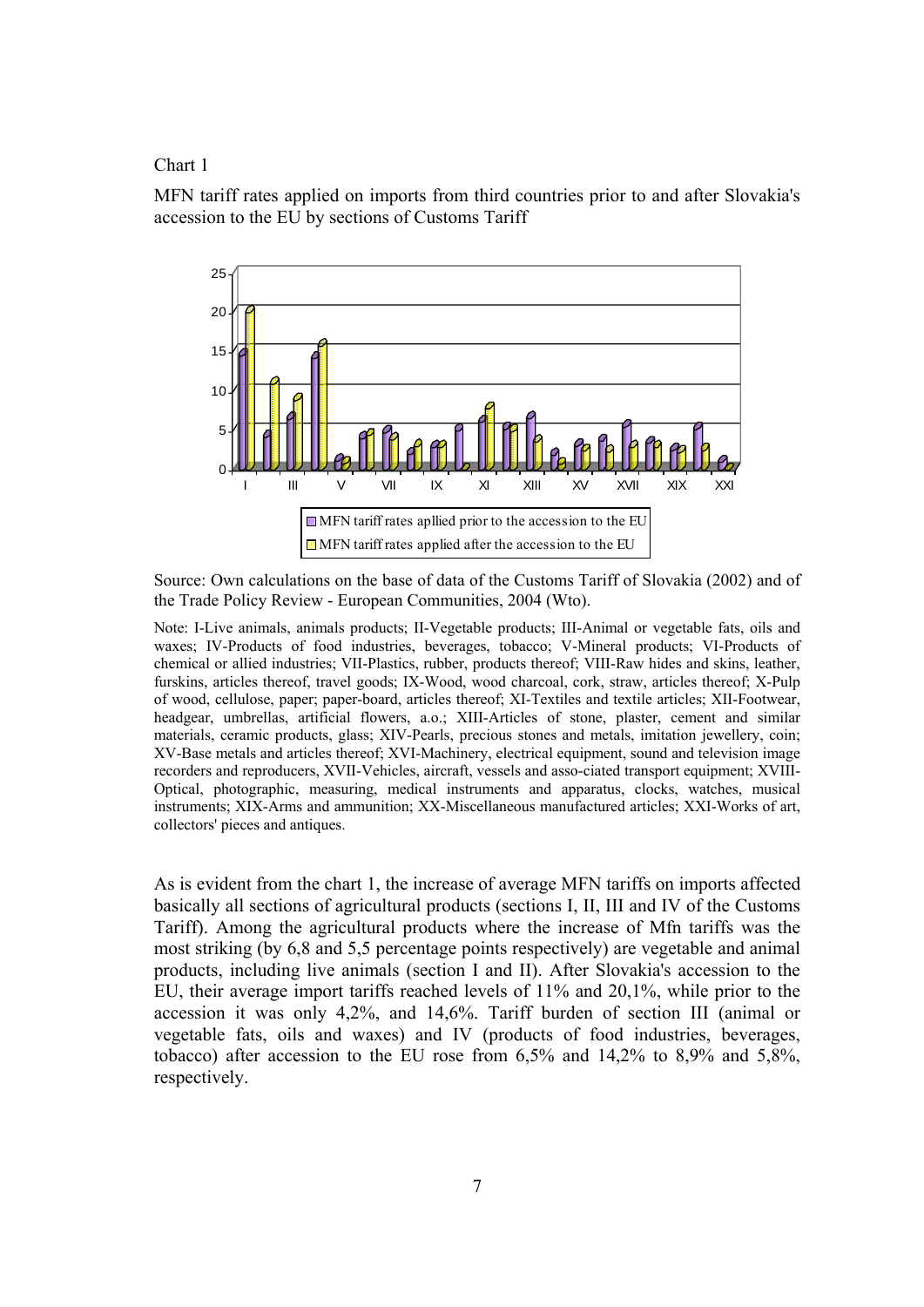As regards industrial products, after accession to the EU, from the total number of 17 sections of these products only 3 sections registered a rise of tariff rates, 13 sections registered a decrease of tariffs and 1 section remained without any change of tariff burden level (section IX-wood and products of wood, tariff rate 2,9%). Product sections in which appeared a rise of tariff rates are section VI (products of chemical and allied industries), VIII (raw hides and skins, leather, furskins and articles, travel goods) and XI (textiles and textile products). Increase in their tariff rates represented in the case of section VI 0,4 percentage points (tariff burden after increase amounts 4,4%) and 1,0 and 1,7 percentage points (3,0% and 7,8% respectively) in sections VIII and XI.

Majority of product sections, as we already mentioned, in the period after accession to the EU, registered a decrease in tariff rates. The sharpest decrease in tariff rates occurred above all in section X (pulp of wood, cellulose, paper, paperboard, articles thereof) from 5% to 0%, XIII (articles of stone, plaster, cement and similar materials, ceramic products and glass) from 6,6% to 3,6%, XX (miscellaneous manufactured products, besides others, furni-ture, lights, toys or products for sports) from 5,2% to 2,5% and XVII (vehicles, aircraft, vessels and associated transport equipments) from 5,5% to 2,9%. However, a decrease in tariffs (in range between 0,3 and 1,4 percentage points) registered for example also sections V (mineral products) from 1,2% to 0,8%, VII (plastics, rubber and products thereof) from 4,8% to 3,9%, XII (footwear, headgear, umbrellas, etc.) from 5,2% to 4,9%, XV (base metals and products thereof) from 3,1% to 2,4%, XVI (machinery and electrical equipments, etc.) from 3,7% to 2,3% and XVIII (optical, photographic, measuring, medical instruments and apparatus, clocks, watches; musical instruments) from 3,4% to 2,9%.

#### *1.3. Autonomous trade measures*

Since the accession to the EU Slovakia was obliged to adopt not only all contractual, but also non-contractual (autonomous) measures of the EU commercial policy and to abolish its non-contractually applied measures as well. This above all meant to replace own (Slovak) system of tariff preferences granted to developing and least developed countries so-called General System of Preferences (GSP) by the EU Gsp scheme. The transition to the Gsp scheme of the EU showed right in several changes related not only to the country coverage, but also to scope of granted preferences and products to which these preferences are applied.

In this connection, the most significant change concerned the product coverage of the GSP scheme since the EU scheme includes considerably more products lines (7000 product lines till 2006 and 7200 product lines since 2006) than included the Slovak GSP scheme. Adoption of the EU GSP scheme simplified the categorization of products included in the GSP scheme – products are divided only into sensitive and non-sensitive products (in Slovak scheme there were 3 product categories).

However, as regards the scope of granted preferences, the EU GSP scheme is more demanding for Slovakia, since besides the « general preferences » it offers also so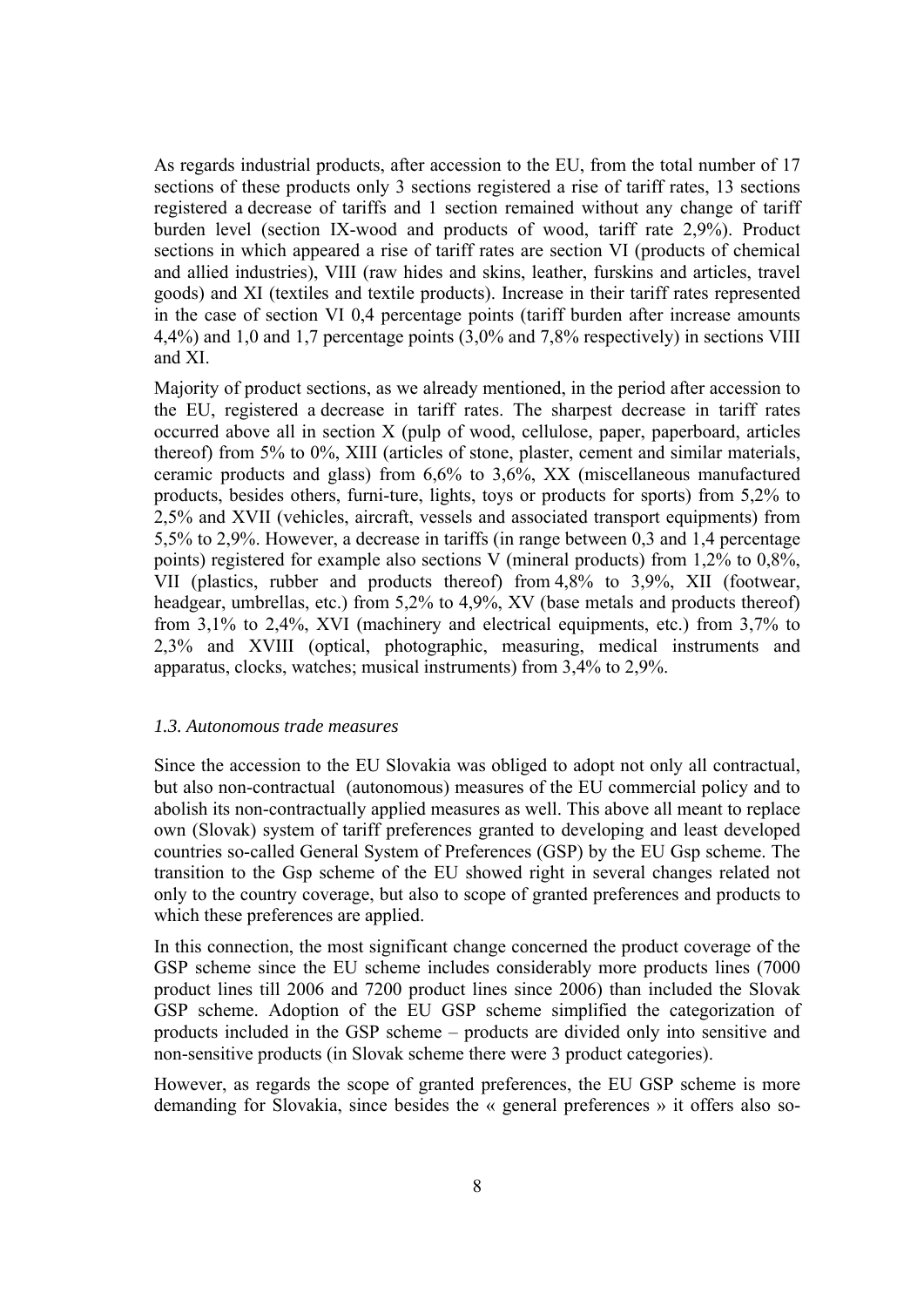called « specific or additional preferences » that under certain conditions can double the overall level of granted preferences. Moreover, adoption of the EU GSP scheme also led to an increase in number of countries, which are beneficiaries of the GSP scheme (prior to the accession, the Slovak GSP scheme covered 146 countries, after the accession the GSP country coverage increased to 143 countries and 36 dependent territories). Last important change related to the adoption of the EU GSP scheme concerned the quantitative limit, after the accession Slovakia cannot restrict granting of tariff preferences within the GSP scheme by any quantitative limits as did prior to the accession.

#### *1.4. External conditions for Slovak exports*

Accession of Slovakia to the EU also brought certain changes, as regards conditions under which are realized Slovak exports (market access). On the one hand, by the integration to the EU Slovakia gained more favorable access on markets of EU member countries (as a result of removing of all remaining tariff and non-tariff barriers to trade), and on markets of third countries that are integrated with the EU by various trade agreements (see part 1. of this paper), however, on the other hand it lost a status of preferential country in trade relations with developed third countries (Usa, Canada, Japan, Australia a.o.) that these countries unilaterally conceded to Slovakia within their GSP schemes. Termination of application of these preferential regimes from the side of developed countries in relation to Slovakia (which, however, was expected as the same step was applied towards Greece in 1981 and also towards Portugal in 1986 after their accession to the EU) meant that Slovak exports in these territories are subject « only » to regimes based on most-favored-nation (MFN regimes), i.e. regimes which are by these countries normally applied towards all EU exports. In practice, this change showed in the level of tariff burden on Slovak exports in these countries that is in the case of MFN regimes higher as compared to previously applied preferential regimes (within them Slovakia exported selected products dutyfree or under reduced tariffs).

#### *2. Slovak foreign trade after the accession to the EU*

Changes of trade conditions outlined above showed in development of Slovakia's foreign trade. After accession of Slovakia to the EU, this was characterized by high dynamics of imports and exports, but also by changes in territorial and commodity structure. Their more detailed analysis is provided in following parts.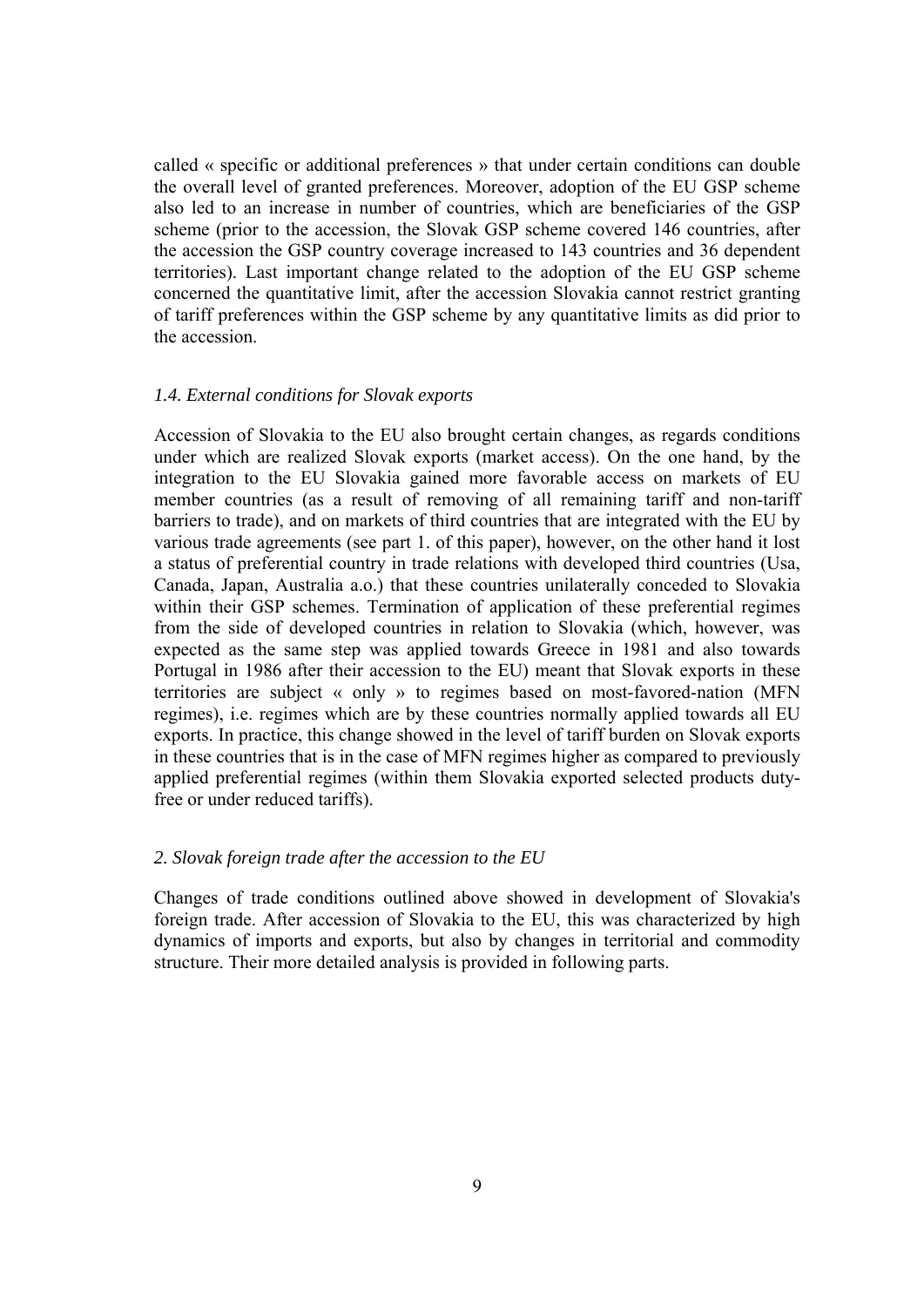## *2.1. Main features of Slovak foreign trade development*

Development of Slovakia's foreign trade in the first and also in the second year of Slovakia's membership in the EU, similarly as in the pre-accession period, was characterized by an increase of its turnover. In the year of Slovakia's accession to the EU, i.e. in 2004, the turnover of the Slovak foreign trade rose to 1846579 million Sk as compared with 2003 and in the consecutive year (2005) this reached a record value of 2065464 million Sk. Year-to-year value increase in the turnover of foreign trade thus in 2004 and 2005 amounted to 218421 million Sk and 218885 million Sk, what expressed in relative terms represented 13,4% and 11,9%, respectively. A summary of development of turnover of the Slovak foreign trade in 2002-2005, including growth dynamics is provided in table 1.

| <b>Year</b> | Turnover of<br>trade<br>(in million Sk) | foreign   Year-to-year<br>increase<br>value<br>terms<br>(in)<br>1n<br>million Sk) | Year-to-year increase<br>(in percentage) |
|-------------|-----------------------------------------|-----------------------------------------------------------------------------------|------------------------------------------|
| 2000        | 1 138 802                               |                                                                                   |                                          |
| 2001        | 1 3 2 5 3 9 6                           | 186 594                                                                           | 16,4                                     |
| 2002        | 1 399 993                               | 74 5 97                                                                           | 5,6                                      |
| 2003        | 1628 158                                | 228 165                                                                           | 16,3                                     |
| 2004        | 1 846 579                               | 218 421                                                                           | 13,4                                     |
| 2005        | 2 065 464                               | 218 885                                                                           | 11,9                                     |

Turnover of foreign trade of Slovakia, 2000-2005

Table 1

Source: Statistical Office of the Slovak Republic and own calculations.

As can be seen from table 2, in 2004 and 2005 the share of exports accounted for 48,6% and 48,2% of turnover of the Slovak foreign trade. In comparison with the year preceding accession to the EU, this indicator recorded a decline by 0,6 and 1 percentage points respectively. It should be noted, however, that the year 2003 was by the share in turnover of the Slovak foreign trade (reaching 49,2%) the best year for the Slovak exports within the period under investigation. In the period prior to accession to the EU, the shares of exports in the turnover of the Slovak foreign trade, except for 2001 (share of exports in this year fell by 2,1 percentage points) increased on year-toyear basis, varying at the level from 46,1% to already stated 49,2%. The share of imports in turnover of the Slovakia's foreign trade after the accession to the EU reported annual growth – in 2004 as compared to 2003 from 50,8% to 51,4% and in 2005 even to 51,8%. In the view of the whole observed period, development of import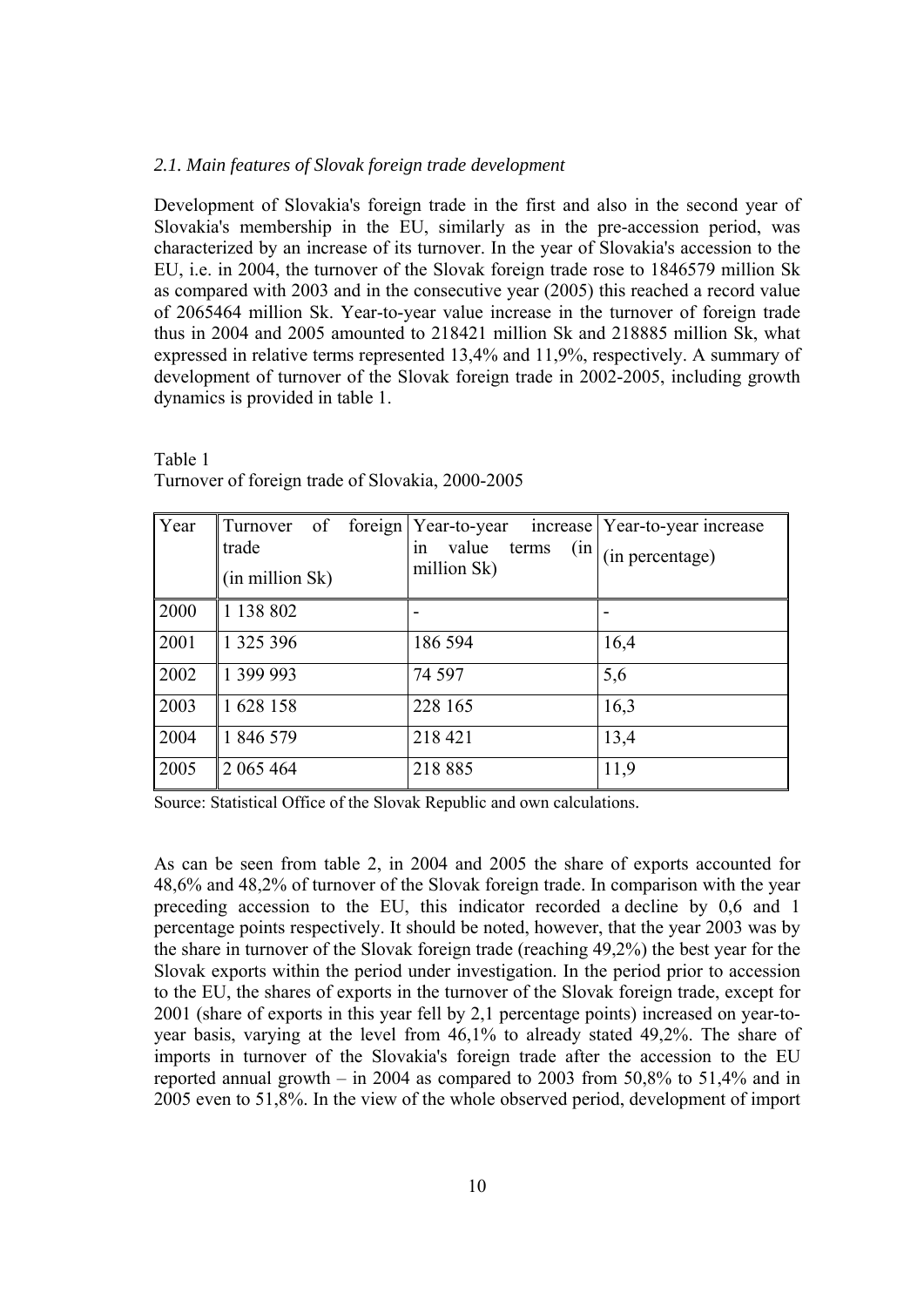share in the turnover of the Slovak foreign trade had varying course – periods of share growth alternated with periods of share decline.

In correlation with the export share in turnover of the Slovak foreign trade was also a level of import coverage. In the years after accession to the EU (2004 and 2005) this reached 94,7% and 92,9% respectively. From the viewpoint of this indicator, the highest coverage of imports at the level of 97% was gained in the year preceding the accession of Slovakia to the EU, i.e. in 2003.

# Table 2

Share of exports and imports in the turnover of Slovakia's foreign trade and coverage of imports by exports, 2000-2005

| <b>Year</b> | Share of<br>exports<br>1n<br>turnover | Share of<br>imports<br>turnover | in Coverage of<br>imports by exports<br>(in percentage) |
|-------------|---------------------------------------|---------------------------------|---------------------------------------------------------|
|             | (in percentage)                       | (in percentage)                 |                                                         |
| 2000        | 48,2                                  | 51,8                            | 92,9                                                    |
| 2001        | 46,1                                  | 53,9                            | 85,6                                                    |
| 2002        | 46,6                                  | 53,4                            | 87,2                                                    |
| 2003        | 49,2                                  | 50,8                            | 97,0                                                    |
| 2004        | 48,6                                  | 51,4                            | 94,7                                                    |
| 2005        | 48,2                                  | 51,8                            | 92,9                                                    |

Source: Own calculations based on data of the Statistical Office of the Slovak Republic.

From the so far presented data, it is evident that in the period prior to, but also after accession to the European Union a more dominant role in the Slovak foreign trade was played by imports, what means that Slovakia was net importer of goods. More detailed view on mag-nitude and growth rate of imports (table 3) simultaneously shows that the Slovak imports steadily rose over the whole period under investigation (2000-2005). The increase of imports prior to the accession of Slovakia to the EU, except for the years 2000 and 2001 when this registered extreme year-to-year increase (25,9% and 21% respectively), had evolved by far more differentiated, but slower rate than after the accession to the EU. The growth rate of Slovakia's imports in the first year of its membership in the EU reached as much as 14,7% and in 2005 almost 13%. In value terms, the growth of Slovak imports annually amounted to more than 121 million Sk (in 2004 and in 2005 as well).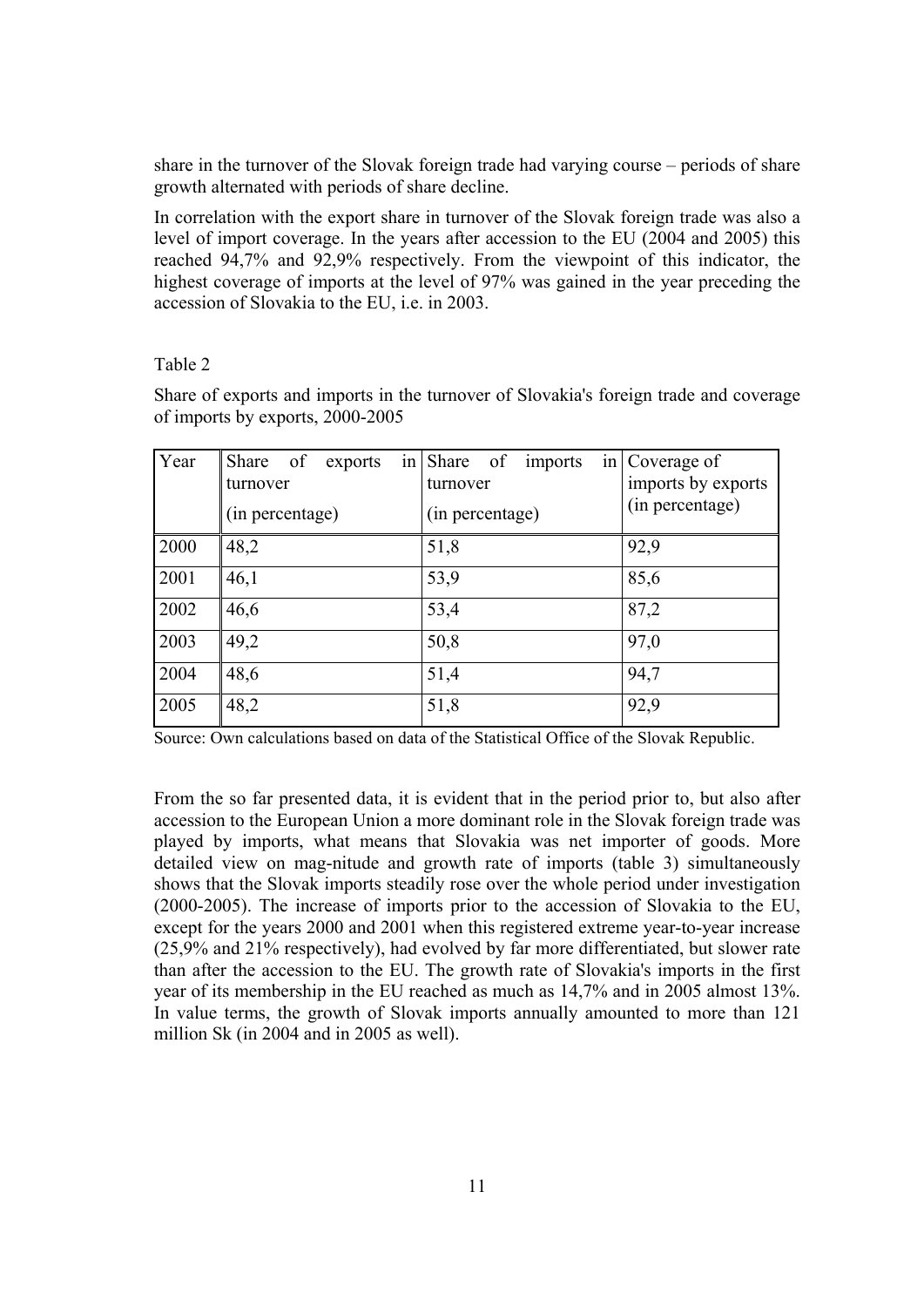Table 3 Development of imports of Slovakia, 2000-2005

| Year | Imports         | Year-to-year increase | Year-to-year increase |
|------|-----------------|-----------------------|-----------------------|
|      | (in million Sk) | (in percentage)       | (in million Sk)       |
| 2000 | 590 275         | 25,9                  | 121 383               |
| 2001 | 714 071         | 21,0                  | 123 796               |
| 2002 | 747 975         | 4,7                   | 33 904                |
| 2003 | 826 642         | 10,5                  | 78 667                |
| 2004 | 948 513         | 14,7                  | 121 871               |
| 2005 | 1 070 893       | 12,9                  | 122 380               |

Source: Statistical Office of the Slovak Republic and own calculations.

As regards the Slovak exports, also these registered a continuous growth between 2000 and 2005. In the observed pre-accession period, the growth rate of imports oscillated from 6,7% (2002) to 29,5% (2000). Although the dynamic of the Slovak exports was still relatively high also after the accession to the EU, in the first year of Slovakia's membership in the EU (2004) in contrast with 2003 this markedly slowed, namely from 22,9% to 12%, with further slowdown also in 2005 to 10,7%. In absolute terms the year-to-year increases of Slovak exports exceeded 96 000 million Sk in 2004 and 2005 (table 4).

# Table 4 Development of exports of Slovakia, 2000-2005

| <b>Year</b> | <b>Exports</b>  | Year-to-year increase | Year-to-year increase |
|-------------|-----------------|-----------------------|-----------------------|
|             | (in million Sk) | (in percentage)       | (in million Sk)       |
| 2000        | 548 527         | 29,5                  | 124 879               |
| 2001        | 611 325         | 11,4                  | 62 798                |
| 2002        | 652 018         | 6,7                   | 40 693                |
| 2003        | 801 516         | 22,9                  | 149 498               |
| 2004        | 898 095         | 12,0                  | 96 550                |
| 2005        | 994 571         | 10,7                  | 96 505                |

Source: Statistical Office of the Slovak Republic and own calculations.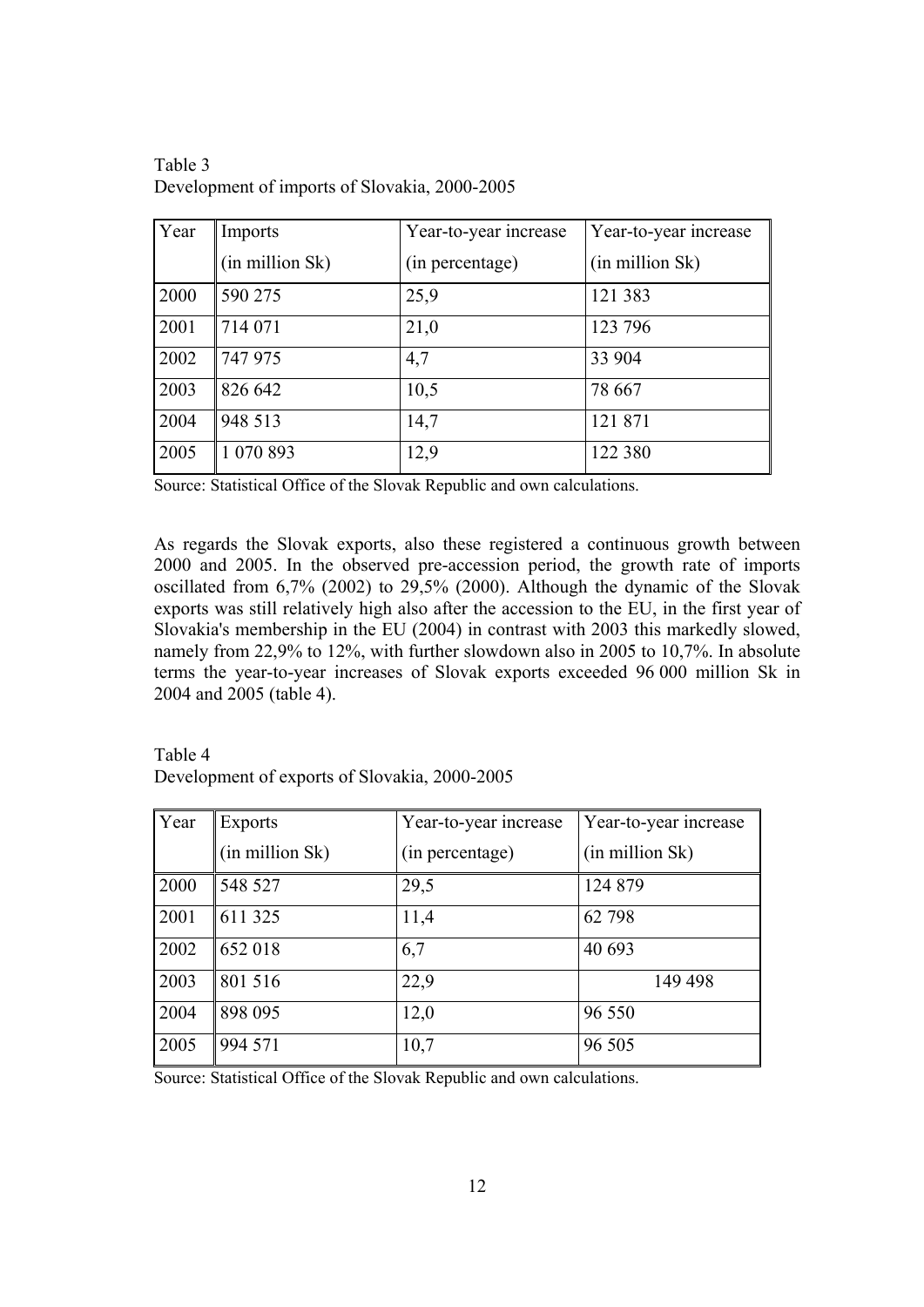#### *2.2. Commodity structure*

After accession to the EU, commodity structure of the Slovak foreign trade assessed by sections of the Customs Tariff (I-XXI) registered changes which displayed on the import and export sides differently.

On the import side, in 2004 as compared with 2003 individual commodity groups evolved in dimensions from which is apparent that, except for products of section VIII - raw hides and skins, leather, furskins, articles thereof and travel goods (index 99,9) whose imports slightly declined, imports of all other commodity sections increased. Among them (and taking into consideration only more significant items of Slovak imports), the sharpest annual increase in import expressed in relative terms registered products of sections I -live animals; animals products (index 153,8), XVIII - optical, photographic, measuring, medical instru-ments and apparatus, clocks, watches and musical instruments (index 145,8) and also III - animal or vegetable fats, oils and waxes (index of 132,4). Substantial increases were reported also in sections XV - base metals and articles thereof (index 127,7), V - mineral products (index 122,8), II vegetable products (index 121,1), IV - products of food industries, beverages, tobacco (index 118,1) and VI - plastics, rubber and products thereof (index 117,1). The upward trend continued in majority of commodity sections, however, with somewhat different dynamics also in the second year of Slovakia's membership in the EU (2005). Products of the section I in 2005 again maintained the strongest import growth (index 169,7), this with an index of 145,8 was followed by products of section XVIII. Among other listed commodity sections, which reached the highest import growth in 2004, in 2005 section IV and V were the only sections which continued to record an increase (the increase was even higher than in 2004; index 126,2 and 123,7 respectively) in contrast, sections as XIV, XV or II slackened their import rates (index 58,6; 112,4 and 116,4 respectively).

On the export side, if we count out sections XIX and XIV, which in 2004 (section XIX also in 2005) reached in relative terms extreme level – index 250,4 and 164,9 respectively (section XIX in 2005 index 245,9), but which in absolute terms were rather less significant, in 2004 and also in 2005 the highest increase in relative terms was registered in section I - live animals; animals products (157,3 and 147,1) respectively). In 2004, the average annual growth of exports was markedly exceeded also by other commodity sections, particularly section III - animal or vegetable fats, oils and waxes, V - mineral products, IV - products of food industries, beverages, tobacco, XVI - machinery, electrical equipments, sound and television image recorders and reproducers, II - vegetable products an XV - base metals and articles thereof, their exports rose by index in the range of 124,2 and 147,6. Also in 2005, in comparison with 2004, exports of all listed sections, with the exception of section XVI, increased annually, however, only by index in the range of 124,1 and 130,1. On the contrary, in the year of Slovakia's accession to the EU and also in 2005, decrease of exports among more important items of Slovak exports registered especially products of section XVII - vehicles, aircraft, vessels and associated transport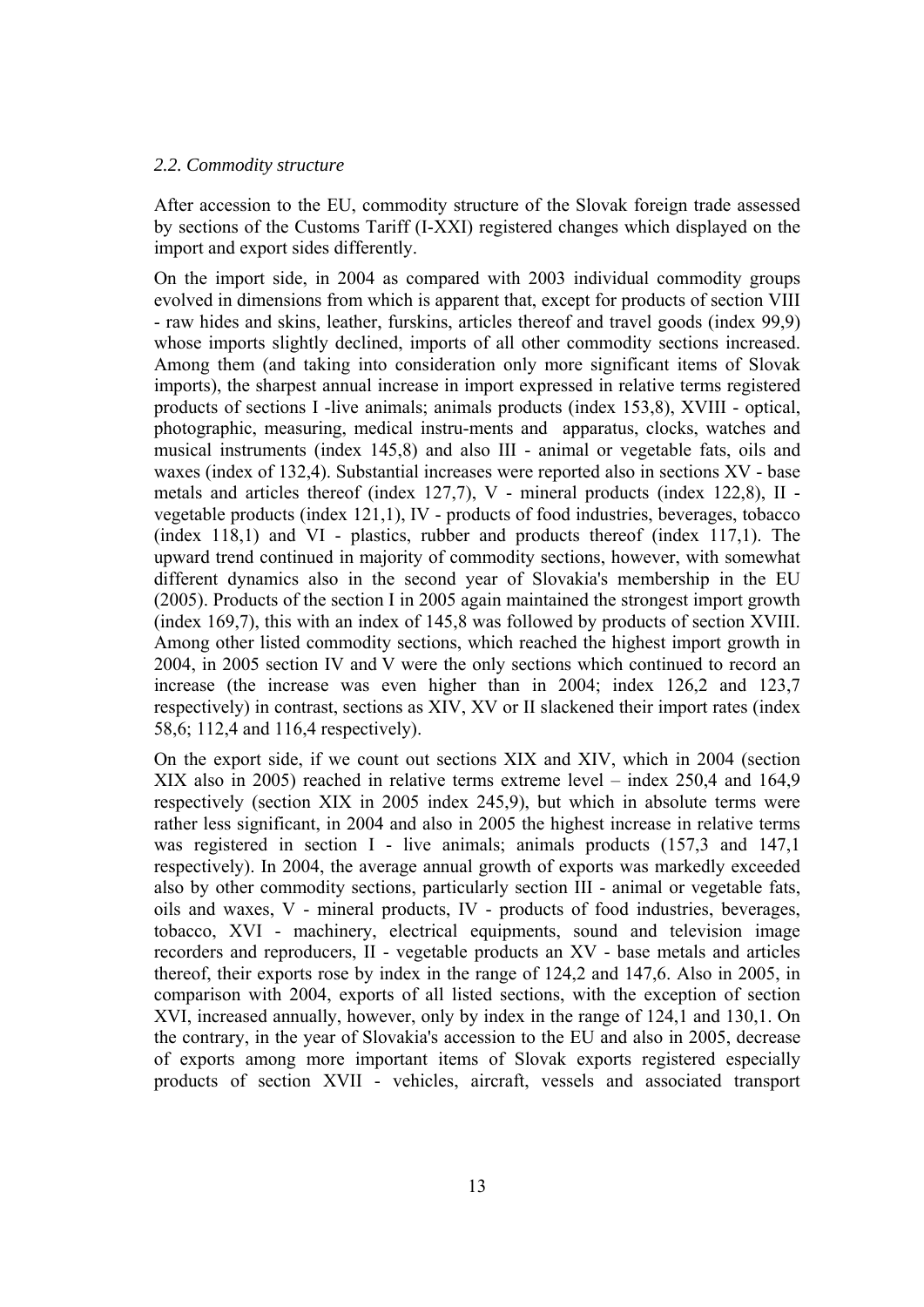equipments (index 93,6 and 89,2 respec-tively) and XX - miscellaneous manufactured products (index 87,3 and 89,9 respectively).

More detailed view on growth rates of the Slovak foreign trade in 2004 and 2005 offers following table.

#### Table 5

Dynamics of foreign trade of Slovakia by commodity sections of Customs Tariff, 2004 -20005

| <b>Section</b> | Index     |         | Index          |         | Section Index |                |         | Index          |         |
|----------------|-----------|---------|----------------|---------|---------------|----------------|---------|----------------|---------|
|                | 2004/2003 |         | 2005/2004      |         |               | 2004/2003      |         | 2005/2004      |         |
|                | Exports   | Imports | <b>Exports</b> | Imports |               | <b>Exports</b> | Imports | <b>Exports</b> | Imports |
| $\overline{I}$ | 157,3     | 153,7   | 147,1          | 169,7   | XII           | 98,5           | 113,4   | 101,2          | 116,7   |
| $\prod$        | 125,6     | 121,1   | 124,1          | 116,4   | <b>XIII</b>   | 104,8          | 105,3   | 108,9          | 101,8   |
| $\vert$ III    | 147,6     | 132,4   | 88,4           | 101,5   | <b>XIV</b>    | 164,9          | 135,5   | 100,5          | 58,6    |
| IV             | 130,0     | 118,1   | 121,2          | 126,2   | XV            | 124,2          | 127,7   | 112,8          | 112,4   |
| V              | 133,9     | 122,8   | 121,8          | 123,7   | <b>XVI</b>    | 129,5          | 111,4   | 130,1          | 113,7   |
| <b>VI</b>      | 112,4     | 117,1   | 116,5          | 108,0   | <b>XVII</b>   | 93,6           | 108,0   | 89,2           | 98,6    |
| <b>VII</b>     | 116,1     | 105,1   | 119,1          | 106,2   | <b>XVIII</b>  | 112,6          | 145,8   | 108,7          | 145,8   |
| <b>VIII</b>    | 83,0      | 99,9    | 114,0          | 107,3   | <b>XIX</b>    | 250,4          | 113,5   | 245,9          | 113,5   |
| IX             | 115,7     | 105,0   | 117,1          | 114,1   | XX            | 87,3           | 115,3   | 89,9           | 96,4    |
| X              | 110,2     | 106,9   | 105,8          | 102,6   | <b>XXI</b>    | 14,8           | 114,5   | 61,2           | 25,3    |
| XI             | 102,3     | 101,4   | 100,3          | 99,6    |               |                |         |                |         |

Source: Own calculations based on data of the Statistical Office of the Slovak Republic. Note: For explanatory to commodity sections see note to chart 1.

Development of shares of individual commodity sections in the Slovak imports and exports after accession to the EU is clearly illustrated in table 6. As is evident from its data, shifts of share in import structure in 2004 and 2005 were affected especially by commodity sections XVI and XVII, but also by sections V and XV, i.e. items, which were the most frequent items of the Slovak imports not only prior to accession to the EU, but also in 2004 and 2005. In 2004 compared to 2003 the sections XVI and XVII reported decrease of their shares in overall import structure from 26,4% and 15% respectively to 25,6% and 14,1% respectively (i.e. by 0,8 and 0,9 percentage points), but in the case of section XVI this fall was in 2005 again replaced by a modest increase of share (by 0,2 percentage points) to a level of 25,8%; share decline of the section XVII continued also in 2005, reaching 12,3% (i.e. decline by further 1,8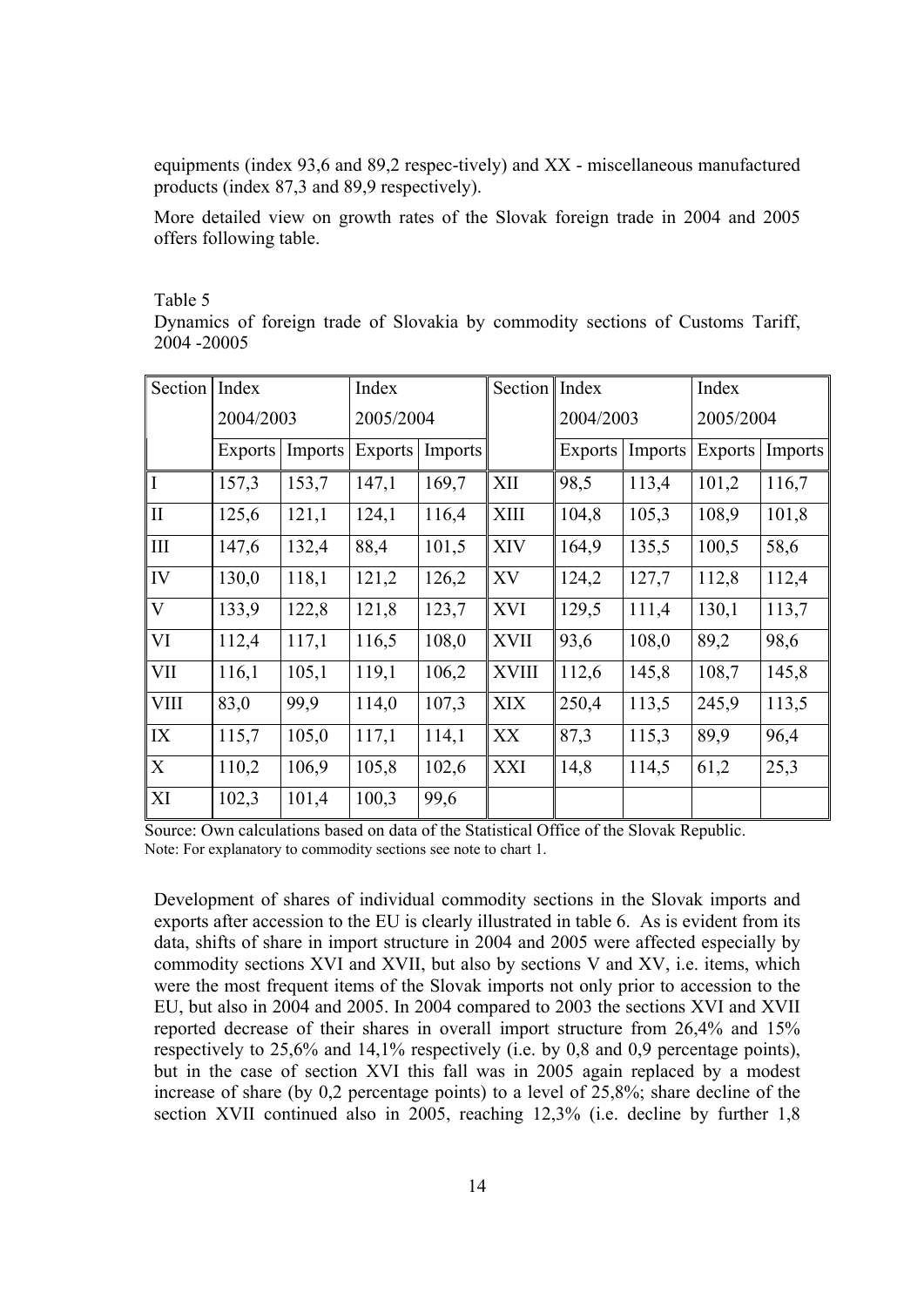percentage points). Development of shares of the sections XVI and XVII influenced also positions of these sections in the Slovak import structure - since 2005 the section XVI have replaced on the second position section XVII. Section V, as another major Slovak import items, registered an increase of its share in total Slovak imports in 2004 as compared with 2003 by 0,9 percentage points, from 13,1% to 14%, and in 2005 even by 1,4 percentage points to 15,4%. Section XV influenced shifts of shares in Slovak import structure only in 2004, when its share in imports increased at 1 percentage point, from some 9% to 10%. Changes of shares of other commodity sections largely did not exceed 0,3 percentage points.

In exports, the largest change of share after Slovakia's accession to the EU was reported for section XVII. While in 2003 this section represented some 29% of the total Slovak exports, in 2004 its share amounted to 24,3% (i.e. decline by 4,7 percentage points) and in 2005 even 19,6% (i.e. further fall by 4,7 percentage points). Relatively striking change was registered also by section XVI, but contrary to the section XVII, it have increased its share in Slovak export structure from 18,8% in 2003 through 21,8% in 2004 (i.e. rise by almost 3 percentage points) to 25,6% 2005 (increase by 3,8 percentage points). Changes of shares of sections XVII and XVI were of such extent that in 2005 section XVI by its share in Slovak exports surpassed section XVII and removed this section from the first to the second position in the Slovak export structure. Larger changes of shares in the Slovak exports in 2004 and 2005 also appeared in sections V and XX. Shares of these commodity sections evolved differently - section V reported annual increase of its share in Slovak export structure in both years of the observed period (in 2004 and 2005 by some 1,2 and 0,7 percentage points to 7,2% and 8% respectively), on the other hand, section XX was characterized by declining share in the exports (decline by 1 percentage points to 3,7% in 2004 and by 0,7 percentage points to 3% in 2005). Shifts of shares of other sections in Slovak export structure mostly ranged up to 0,2 percentage points.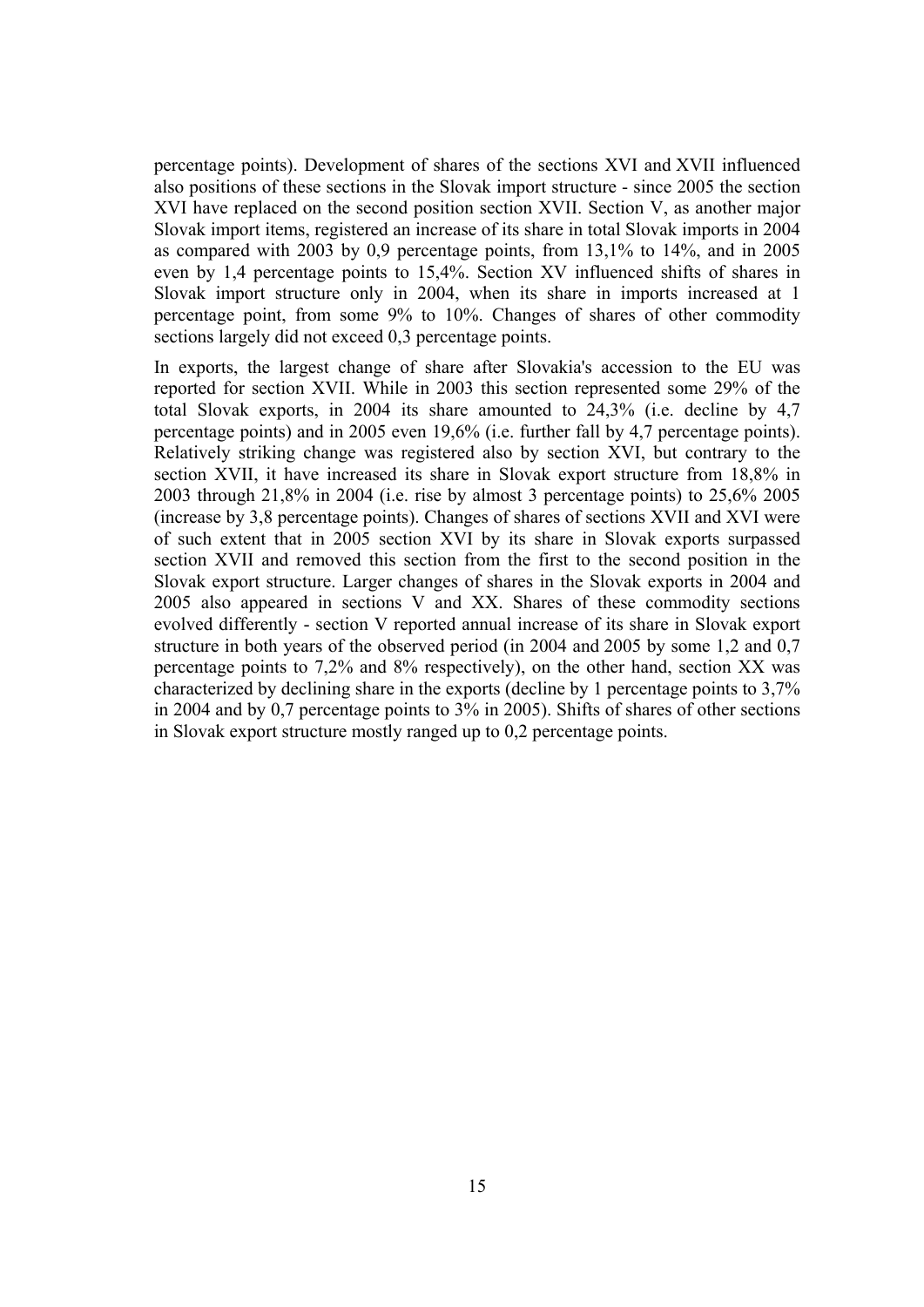Table 6

| Section                       |       | Exports (in percentage) |       |                          | Imports (in percentage) |                    |  |
|-------------------------------|-------|-------------------------|-------|--------------------------|-------------------------|--------------------|--|
|                               | 2003  | 2004                    | 2005  | 2003                     | 2004                    | 2005               |  |
| $\mathbf I$                   | 0,69  | 0,98                    | 1,30  | 0,65                     | 0,87                    | 1,31               |  |
| $\prod$                       | 0,90  | 1,01                    | 1,13  | 1,20                     | 1,26                    | 1,30               |  |
| III                           | 0,16  | 0,22                    | 0,17  | 0,22                     | 0,03                    | 0,23               |  |
| IV                            | 1,41  | 1,64                    | 1,79  | 2,82                     | 2,90                    | 3,25               |  |
| $\mathbf V$                   | 6,03  | 7,22                    | 7,95  | 13,13                    | 14,05                   | $\overline{15,42}$ |  |
| VI                            | 3,41  | 3,42                    | 3,60  | 7,74                     | 7,90                    | 7,56               |  |
| VII                           | 5,18  | 5,38                    | 5,79  | 6,90                     | 6,32                    | 5,95               |  |
| <b>VIII</b>                   | 0,56  | 0,41                    | 0,43  | 1,01                     | 0,90                    | 0,84               |  |
| IX                            | 1,97  | 2,04                    | 2,16  | 0,91                     | 0,83                    | 0,84               |  |
| X                             | 3,79  | 3,73                    | 3,57  | 2,74                     | 2,55                    | 2,32               |  |
| XI                            | 5,10  | 4,67                    | 4,23  | 5,15                     | 4,60                    | 4,02               |  |
| XII                           | 1,88  | 1,65                    | 1,51  | 0,78                     | 0,77                    | 0,79               |  |
| XIII                          | 1,91  | 1,79                    | 1,76  | 1,61                     | 1,48                    | 1,33               |  |
| XIV                           | 0,08  | 0,12                    | 0,11  | 0,12                     | 0,16                    | 0,08               |  |
| XV                            | 13,47 | 14,96                   | 15,26 | 8,97                     | 9,98                    | 9,95               |  |
| <b>XVI</b>                    | 18,80 | 21,77                   | 25,60 | 26,35                    | 25,58                   | 25,80              |  |
| <b>XVII</b>                   | 29,04 | 24,31                   | 19,61 | 14,98                    | 14,08                   | 12,31              |  |
| <b>XVIII</b>                  | 0,89  | 0,90                    | 0,88  | 2,50                     | 3,17                    | 4,11               |  |
| <b>XIX</b>                    | 0,01  | 0,03                    | 0,07  | 0,03                     | 0,06                    | 0,07               |  |
| XX                            | 4,71  | 3,67                    | 2,99  | 2,18                     | 2,20                    | 1,88               |  |
| XXI                           | 0,01  | 0,01                    | 0,01  | 0,01                     | 0,01                    | 0,01               |  |
| Non-<br>specified<br>products |       | 0,07                    | 0,08  | $\overline{\phantom{0}}$ | 0,30                    | 0,63               |  |
| Total                         | 100   | 100                     | 100   | 100                      | 100                     | 100                |  |

Structure of Slovak exports and imports by commodity sections of Customs Tariff, 2003-2005

Source: Own calculations based on data of the Statistical Office of the Slovak Republic. Note: For explanatory to commodity sections see note to chart 1.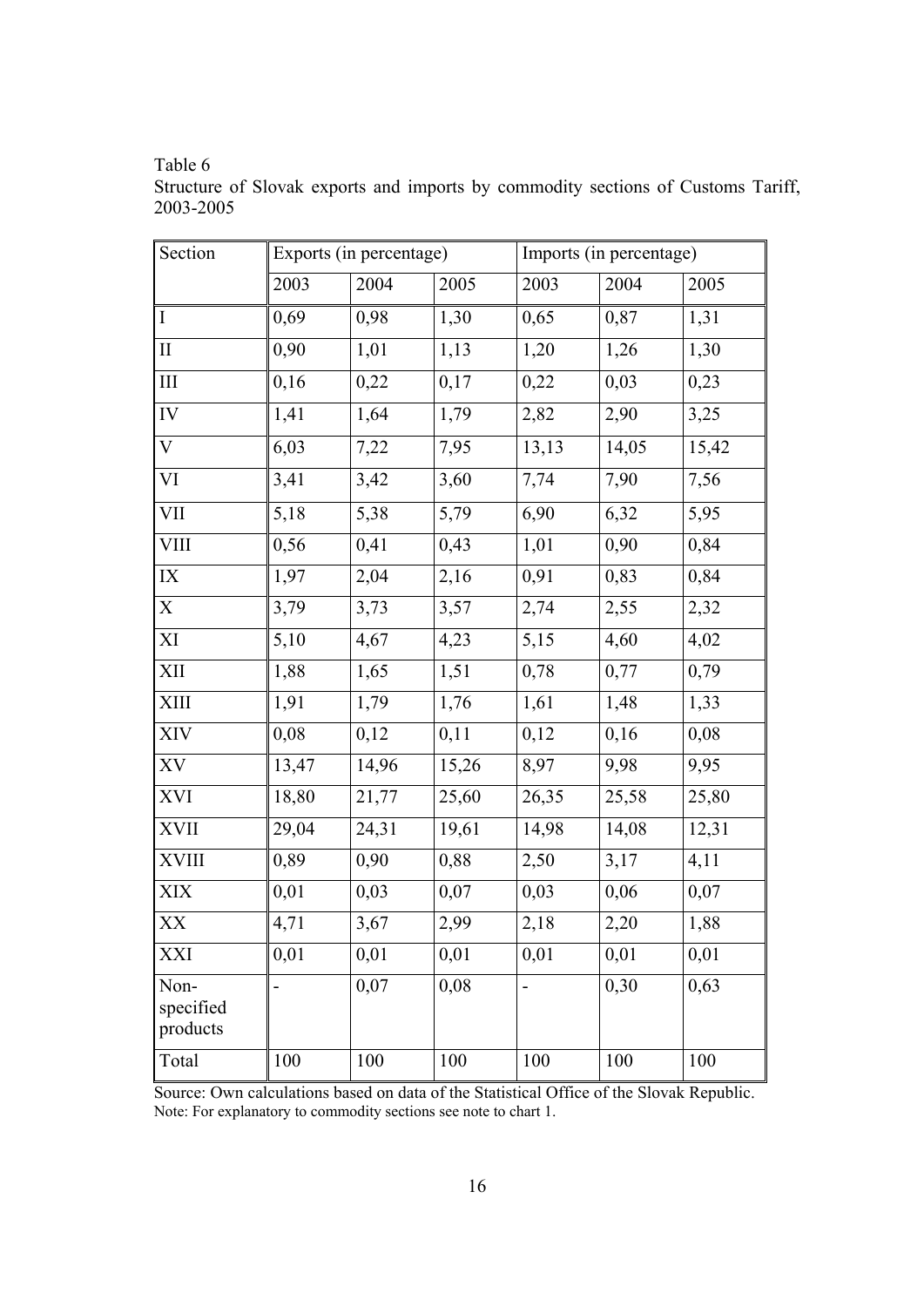# *2.3. Territorial structure*

After Slovakia's accession to the EU compared to 2003, individual basic groups of countries, i.e. developed market economies, developing countries, European transition countries, including Commonwealth of Independent States (CIS countries), and non-European countries with transition and state-directed economies changed their positions in the total Slovak exports and imports by a range from -2,86 to 1,25 percentage points.

In observed years 2004 and 2005 developed market economies annually deteriorated their position in the Slovak export structure (by -0,34 and -1,35 percentage points respect-tively) and so did (but only in 2004) also non-European countries with transition and state-directed economies (by -0,31 percentage points). Annually repeated falls of shares of some European, but also of non-European developed market economies in Slovak exports decrea-sed also position of OECD countries as a group in Slovak export structure. On the contrary, European transition countries, including CIS countries, and developing countries increased their shares in Slovak exports by 0,73 and 0,25 percentage points in 2004 and in 2005 by 0,59 and 0,46 percentage points respectively.

Somewhat more striking changes of positions of individual territorial groups occurred after Slovakia's accession to the EU in its imports. These changes were registered particularly by developed market economies and by developing countries as well. While the share of the former decreased in 2004 and 2005 by 1,09 and 2,86 percentage points, share of the latter registered in the same period increase by 1,25 and 1,16 percentage points respectively. European transition countries, including CIS countries as a group reported weakening of its share in Slovak imports (by 0,35 percentage points), however, in 2005 their share again expanded by 1,23 percentage points. Expansion of share in Slovak imports recorded in 2004 and 2005 also non-European countries with transition and state-directed economies.

As arises from the above table, in 2004 and 2005 group of developed market economies maintained its leading position in the Slovak foreign trade despite the repeated year-to-year decline of its shares in exports (from 93,1% in 2003 through 92,8% in 2004 to 91,4%, in 2005) and in imports (from 80,3% in 2003 through 79,2% in 2004 to 76,4% in 2005). Determining influence on share changes of this country group in 2004 and also in 2005 had EU countries, but also some non-European developed economies (especially USA). During the 2004-2005 period also OECD countries as a group registered similar shift of position in the Slovak foreign trade, lowering its share in Slovak exports from 91,7% in 2003 to 89,7% in 2005 and in imports from 80,1% in 2003 to 70% in 2005 (in 2004 its shares in exports and imports amounted to 91,3% and 75,1% respectively).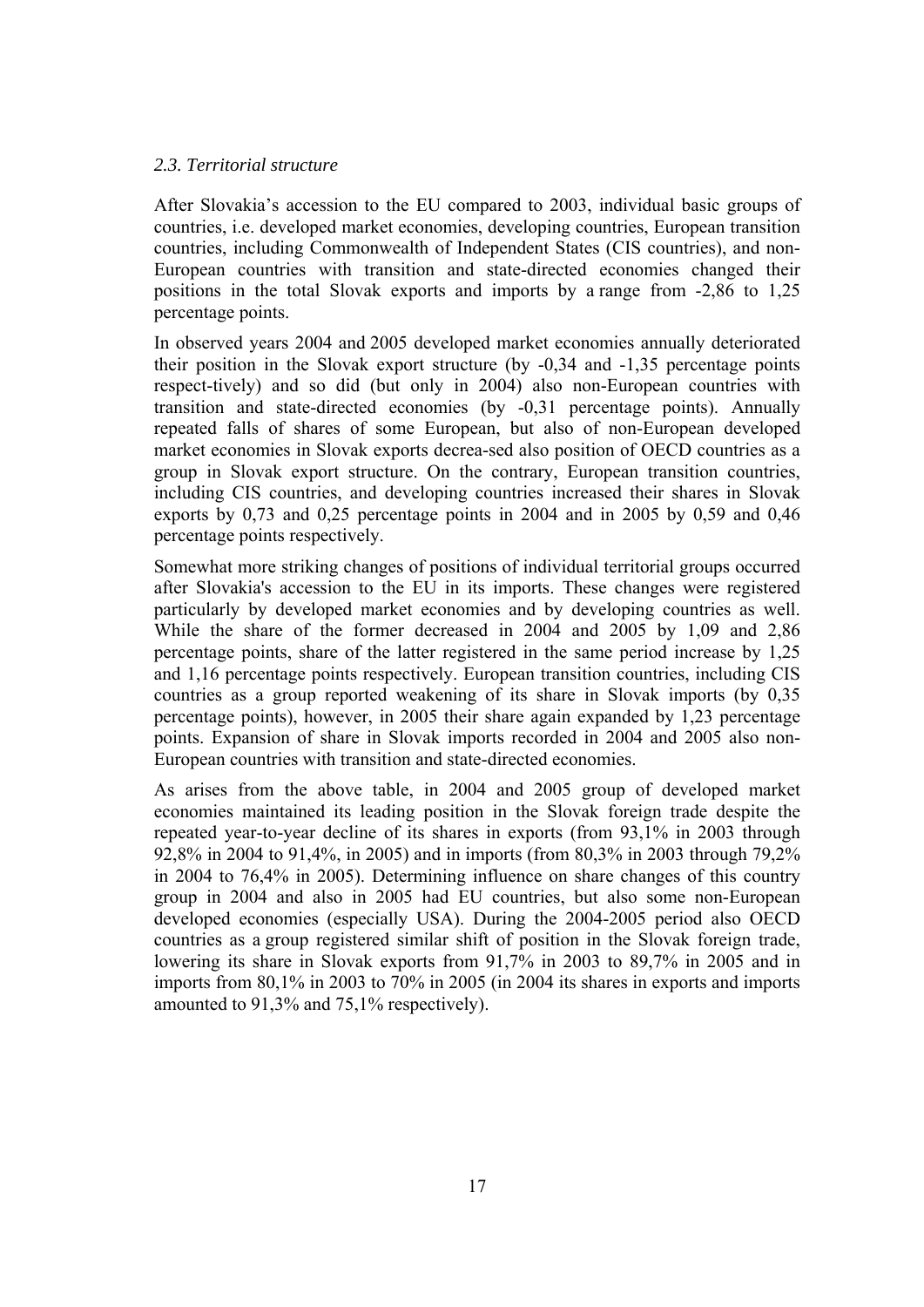| Country group                                             |        | Exports (in $\%$ ) |        |        | Imports (in $\%$ ) |        |  |
|-----------------------------------------------------------|--------|--------------------|--------|--------|--------------------|--------|--|
|                                                           | 2003   | 2004               | 2005   | 2003   | 2004               | 2005   |  |
| Total                                                     | 100,00 | 100,00             | 100,00 | 100,00 | 100,00             | 100,00 |  |
| Developed market economies                                | 93,09  | 92,75              | 91,40  | 80,32  | 79,23              | 76,37  |  |
| <b>EU</b>                                                 | 84,58  | 85,23              | 85,41  | 74,34  | 73,73              | 71,27  |  |
| <b>OECD</b>                                               | 91,73  | 91,25              | 89,68  | 80,07  | 75,06              | 69,95  |  |
| Developing countries                                      | 1,35   | 1,60               | 2,06   | 4,08   | 5,33               | 6,49   |  |
| European transition countries,<br>including CIS countries | 4,53   | 5,26               | 5,85   | 12,91  | 12,56              | 13,79  |  |
| European transition countries                             | 2,00   | 2,62               | 2,69   | 0,70   | 0,85               | 0,90   |  |
| CIS countries                                             | 2,53   | 2,63               | 3,15   | 12,20  | 11,70              | 12,88  |  |
| Non-European countries with                               | 0,68   | 0,37               | 0,46   | 2,57   | 2,78               | 3,29   |  |
| transition<br>state-directed<br>and<br>economies          |        |                    |        |        |                    |        |  |
| Non-specified countries                                   | 0,35   | 0,02               | 0,23   | 0,12   | 0,10               | 0,06   |  |

Table 7 Slovak foreign trade by country groups, 2003-2005

Source: Own calculations based on data of the Statistical Office of the Slovak Republic.

The second strongest position in the Slovak foreign trade, though as compared with the developed market economies substantially lower, maintained after accession to the **EU** 

the group of European transition countries, including CIS countries. In 2004, its share accounted for 5,3% (4,5% in 2003) of all Slovak exports and 12,6% (12,9% in 2003) of all Slovak imports. In 2005, its share even increased, namely in exports to some 5,9% and in imports to 13,8%. Excluding the CIS countries from the group, the share of European transition countries in Slovak exports and imports reached only 2,6% and 0,8% in 2004 (rise by 0,6 and 0,15 percentage points respectively compared with 2003) and 2,7% and 0,9% in 2005 (rise in both exports and imports by some 0,1 percentage points compared with 2004), thus this group of countries took the second position in exports; but in imports it moved down beyond the non-European countries with transition and state-directed economies, *i.e.* at last position.

In the Slovak foreign trade of post-accession period, the group of European transition countries, including CIS countries was followed by developing countries which improved their share not only in Slovak exports, but particularly in Slovak imports, where these countries had prior to and also after Slovakia's accession to the EU larger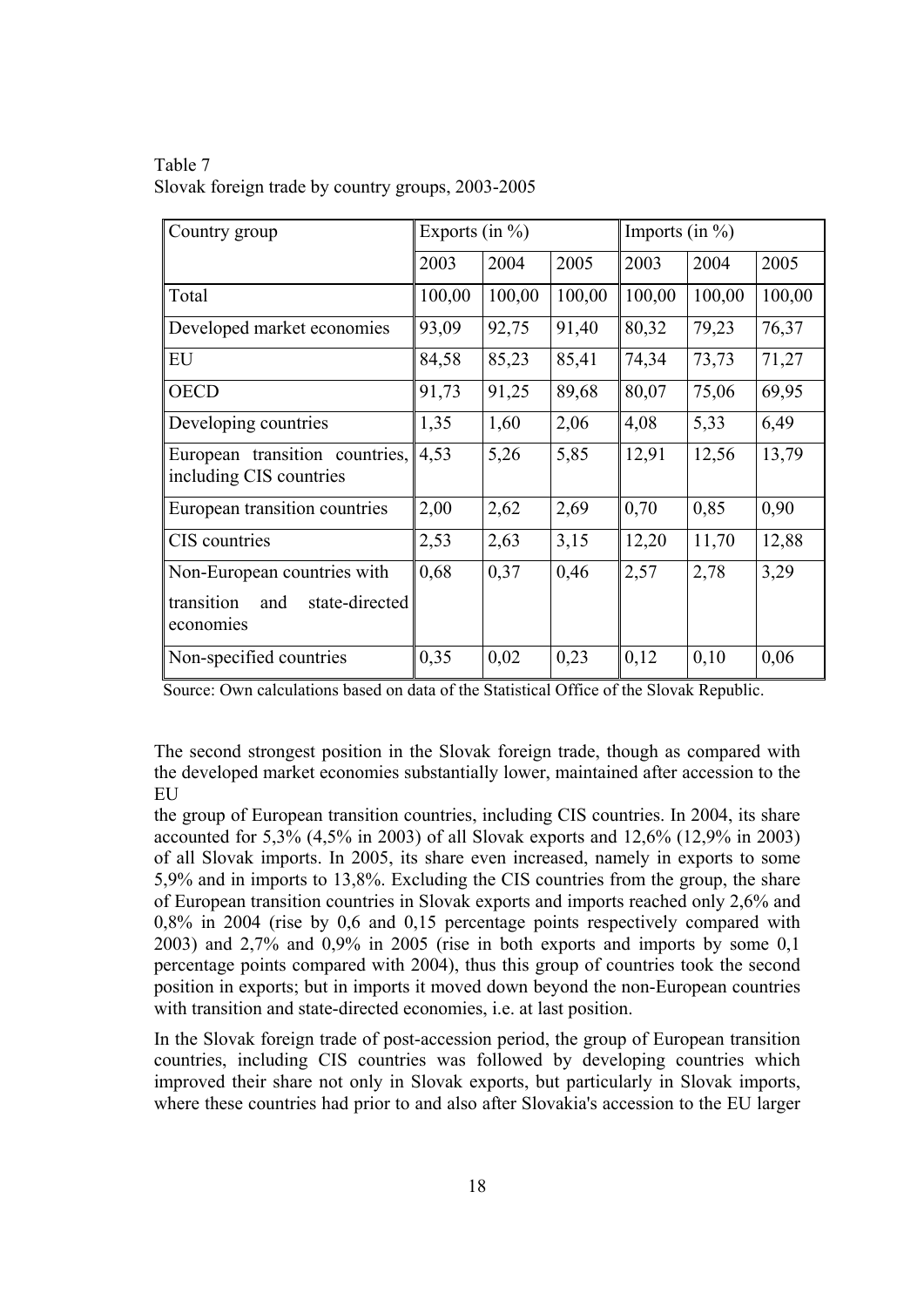share than in exports. Their share in Slovak exports grew repeatedly  $-$  in 2004 and also in 2005, namely from 1,4% in 2003 through 1,6% (2004) to 2,1% in 2005. Share of developing countries in Slovak imports increased even more significantly – in 2004 the share of these countries accounted for 5,3% of total Slovak imports and in 2005 6,5% (4,1% in 2003).

Among the main groups of countries, the weakest position in the Slovak foreign trade in the period under analysis registered non-European countries with transition and state-directed economies with stronger position in Slovak imports than in exports that after Slovakia's accession to the EU further sharpened. Share of these countries in Slovak imports in 2004 and 2005 amounted to 2,8% and 3,3% respectively (2,6% in 2003). In Slovak exports in 2004 as compared with 2003 their share registered at first decline from 0,7% to 0,4%, however, in 2005 share of this group of countries in Slovak exports again increased to 0,5%.

Closer view on structure of the foreign trade of Slovakia shows that after its accession to the EU just as prior it, the trade concentrated on European market, mainly on the EU countries. The EU countries' share in Slovak exports that in 2003 represented 84,6% after Slovakia's accession to the EU further increased to 85,2% in 2004 and to 85,4% in 2005. Participation of the EU countries in Slovak imports in the same period dropped – in 2004 as compared with 2003 their share decreased from 74,3% to 73,7% (i.e. by 0,6 percentage points), and further more significant fall to 71,3% (i.e. by 1,1 percentage points) continued also in 2005.

At the country level, ten biggest trading partners of Slovakia by share in exports in the post-accession period, with the only exception that was the USA, comprised exclusively EU countries. These countries are as follows: Germany, Czech Republic, Austria, Italy, Poland, Hungary, France, Netherlands, USA and the United Kingdom. Composition of listed countries maintained after Slovakia's accession to the EU essentially the same as in 2003, only magnitudes of their shares in Slovak exports changed and this affected certain shifts in positions of individual countries, but not radically. Besides Germany and the USA, which after Slovakia's accession to the EU registered repeating year-to-year fall of shares in Slovak exports, and Italy and Austria as well, which development of shares in Slovak exports was in 2004 and 2005 unstable, all other listed countries reported in both years of Slovakia's membership in the EU increase of their shares in Slovak exports.

On the import side, eight countries among ten leading importers to Slovakia were EU countries - Germany, Czech Republic, Italy, Poland, Austria, Hungary, France and Spain. However, in 2004 and 2005 as compared to the pre-accession year (2003), shares of almost all listed EU countries in Slovak imports decreased. The only exception was Poland and in 2005 also Hungary, which raised their shares in Slovak imports on year-to-year basis. Among the non-EU member countries only Russia and China (ranking as the third and ninth respectively) in 2004 and 2005 stably figured in the group of ten leading importers to Slovakia. Since 2005, also the Korean Republic, which took the position of Spain, has joined them. In comparison with Slovak exports, it is evident that after accession to the EU the group of ten leading importers to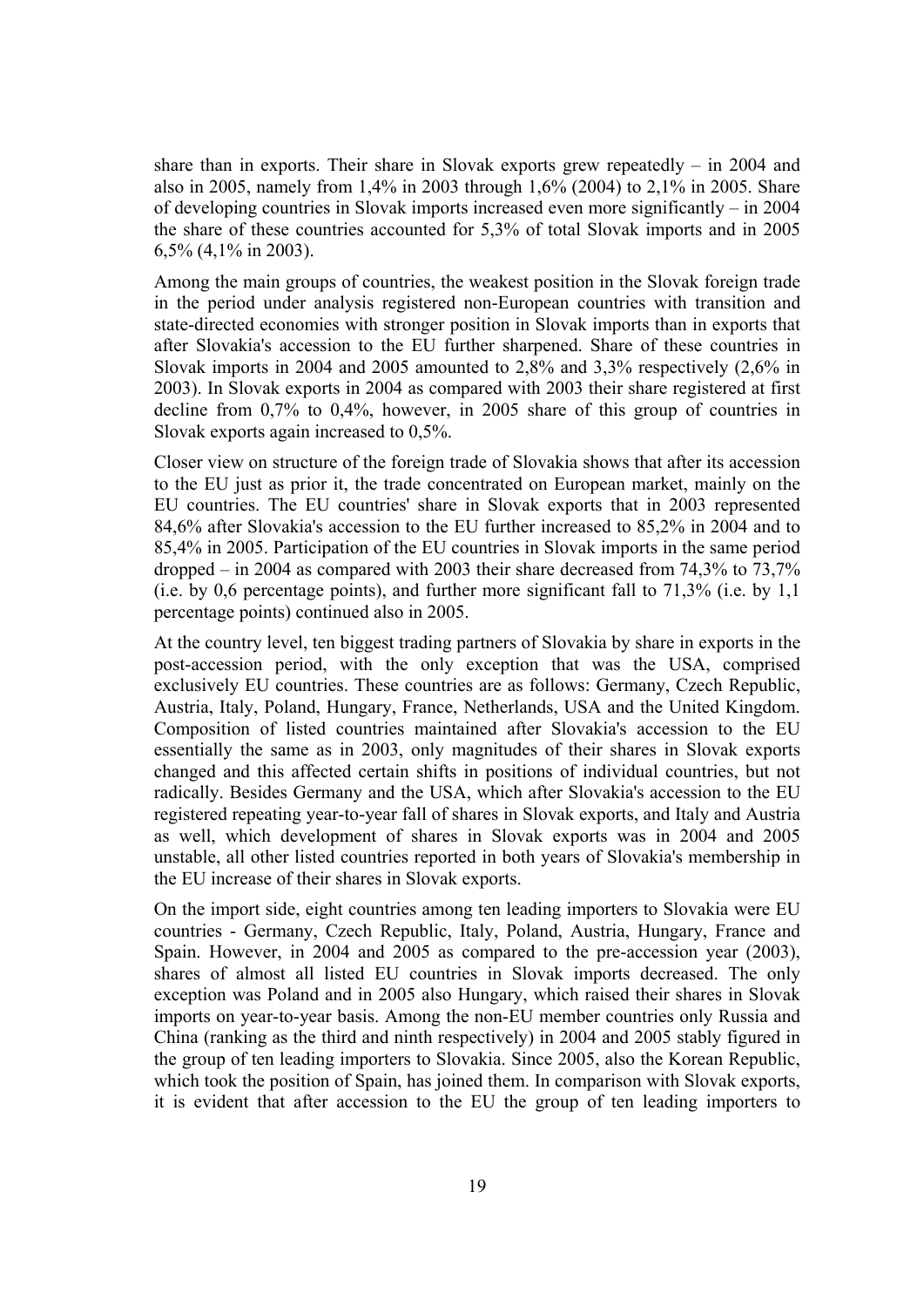Slovakia registered owing to shifts of shares more significant changes not only in its composition, but also in positions of individual countries forming this group (table 8).

| Table 8                                                                |  |
|------------------------------------------------------------------------|--|
| Leading exporters and importers of Slovakia's foreign trade, 2003-2005 |  |

| Rank             | Exporters                            |             |             | Importers                            |            |            |  |
|------------------|--------------------------------------|-------------|-------------|--------------------------------------|------------|------------|--|
|                  | (Share in total Slovak exports in %) |             |             | (Share in total Slovak imports in %) |            |            |  |
|                  | 2003                                 | 2004        | 2005        | 2003                                 | 2004       | 2005       |  |
| 1.               | Germany                              | Germany     | Germany     | Germany                              | Germany    | Germany    |  |
|                  | (30,9)                               | (28,6)      | (26,1)      | (25,5)                               | (23,4)     | (20,9)     |  |
| $\overline{2}$ . | Czech rep.                           | Czech rep.  | Czech rep.  | Czech rep.                           | Czech rep. | Czech rep. |  |
|                  | (12, 8)                              | (13,6)      | (14,1)      | (14,3)                               | (13,5)     | (12,7)     |  |
| 3.               | Italy                                | Austria     | Austria     | Russia                               | Russia     | Russia     |  |
|                  | (7,5)                                | (7,9)       | (7,1)       | (10, 8)                              | (9,3)      | (10,7)     |  |
| 4.               | Austria                              | Italy       | Italy       | Italy                                | Italy      | Italy      |  |
|                  | (7,4)                                | (6,4)       | (6,6)       | (6,1)                                | (5,6)      | (4, 8)     |  |
| 5.               | <b>USA</b>                           | Poland      | Poland      | Austria                              | Austria    | Poland     |  |
|                  | (5,3)                                | (5,4)       | (6,3)       | (4,4)                                | (4,2)      | (4,1)      |  |
| 6.               | Hungary                              | Hungary     | Hungary     | France                               | Poland     | Austria    |  |
|                  | (4,9)                                | (5,1)       | (5,7)       | (4,2)                                | (4,0)      | (3,8)      |  |
| $\overline{7}$ . | Poland                               | <b>USA</b>  | France      | Poland                               | France     | Hungary    |  |
|                  | (4,8)                                | (7,7)       | (3,9)       | (3,5)                                | (3,7)      | (3,6)      |  |
| 8.               | France                               | France      | Netherlands | Hungary                              | Hungary    | France     |  |
|                  | (3,5)                                | (3,6)       | (3,5)       | (3,4)                                | (3,4)      | (3,2)      |  |
| $\overline{9}$ . | Netherlands                          | Netherlands | <b>USA</b>  | Spain                                | China      | China      |  |
|                  | (2,7)                                | (3,1)       | (3,1)       | (2,7)                                | (2,7)      | (3,2)      |  |
| 10               | <b>UK</b>                            | <b>UK</b>   | <b>UK</b>   | China                                | Spain      | Korean     |  |
|                  | (2,1)                                | (2,9)       | (3,1)       | (2,5)                                | (2,0)      | rep.       |  |
|                  |                                      |             |             |                                      |            | (2,6)      |  |

Source: Created on own calculations based on data of the Statistical Office of the Slovak Republic.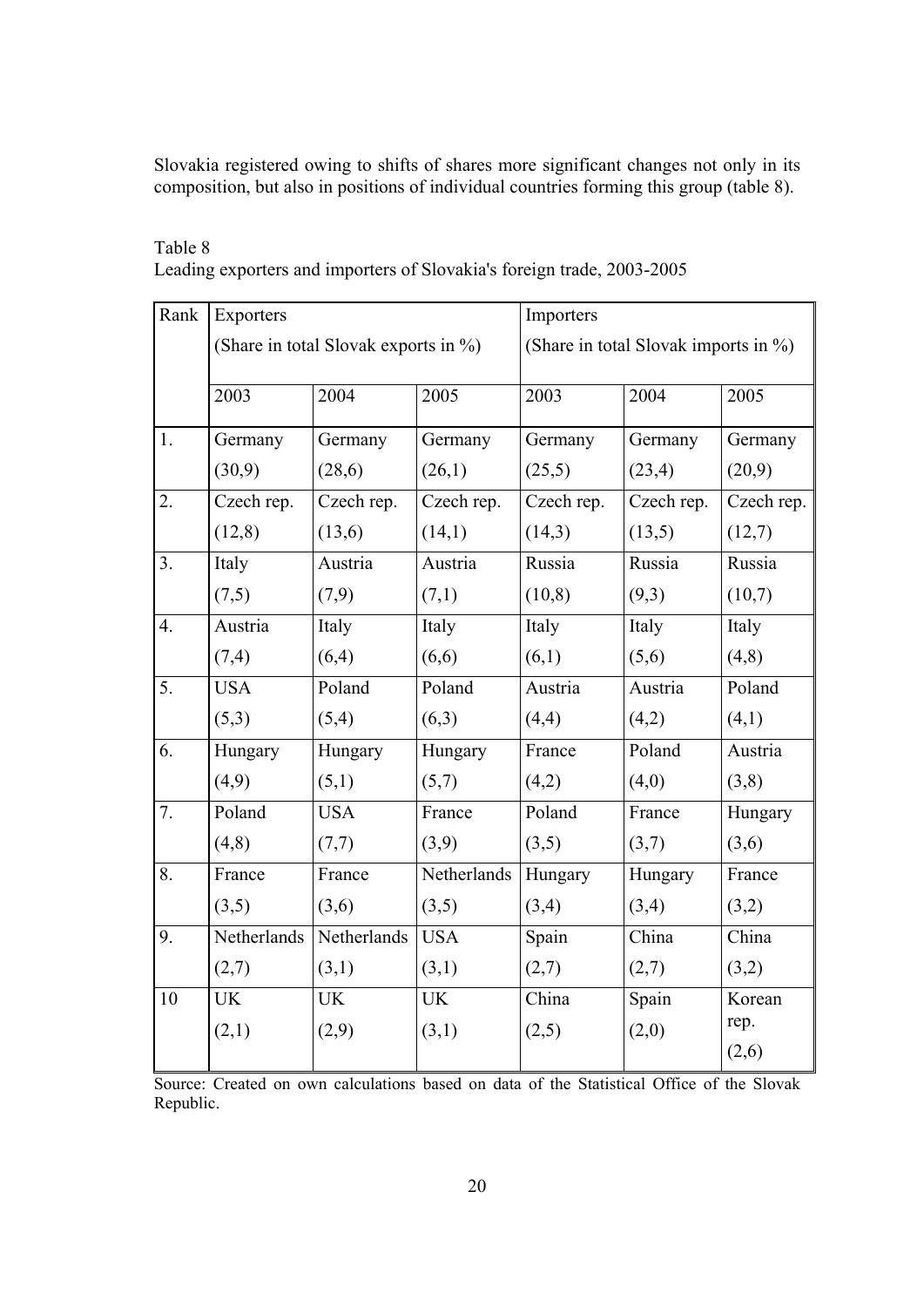# *2.4. Trade balance*

In all years of analyzed period (2003-2005), overall trade balance of Slovakia registered deficit that was characterized by tendency of substantial increase of its value. In the year of Slovakia's accession to the EU as compared with 2003, when the deficit of its trade balance amounted to 25126 million Sk, more than doubled, reaching 50418 million Sk. In the year that followed (2005) the trade deficit increased further to 76322 million Sk.

A the commodity level, the most negative effect on trade balance of Slovakia in the period after its accession to the EU had product sections V and XVI along with sections VI and XVIII. Sections V and XVIII on year-to-year basis increased their trade deficits; in 2005 their levels rose to 85890 million Sk and 35159 million Sk respectively (in 2003 these accounted for 61047 million Sk and 13555 million Sk respectively). Trade deficit of section VI sharply increased from 36821 million Sk (2003) to 44170 million Sk in 2004, in 2005 its growth continued, but only to a level of 45091 million Sk. On the contrary, section XVI, although still included among sections with the largest trade deficits, in 2004 and 2005 it registered favorable trend fall of its trade deficit, which thus in 2005 amounted to less than a third of that of 2003 (decline to 21629 million Sk). Marked influence on unfavorable state of Slovak trade balance had also trade performance of commodity sections IV, VII and VIII. While sections IV and VIII reported further deterioration of the trade balance in the period after Slovakia's accession to the EU, section VII sharply diminished its trade deficit on year-to-year basis (table 9). In 2004 and 2005, also sections II, III, XI and XXI (and in 2004 also sections XIV a XIX) participated with their trade deficits in the trade balance results of Slovakia, however, these sections, except for section II, did not played very important role in the structure of Slovakia's trade balance.

On the other hand, in the observed period the trade balance of Slovakia's was favorably affected by several commodity sections, but at the most by sections XVII and XV. The trade surplus of section XVII markedly lowered on year-to-year basis after Slovakia's accession to the EU; in 2004 as compared with 2003 it dropped from 109467 million Sk to 84729 million Sk and in 2005 to a level of 63118 million Sk, however, this section still remained the most successful commodity section of Slovakia's foreign trade. On the contrary, section XV increased its surplus annually, namely from z 33982 million Sk in 2003 to 39684 million Sk and to 45189 million Sk in 2004 and 2005 respectively. Favorable development was registered also in sections IX and X. Their trade surpluses were substan-tially lower in comparison with sections XVII and XV (they ranged between 10396 million Sk and 12405 million Sk), however, their values showed unambiguously increasing trend after Slovakia's accession to the EU. Not insignificant commodity sections as regards the generated surplus of trade balance were also sections XX and XII despite a sharp decrease they registered after Slovakia's accession to the EU. Group of sections which in both years of Slovakia's membership in the EU contributed with increasing surpluses to the results of trade balance is concluded by sections XVIII and I summarized view on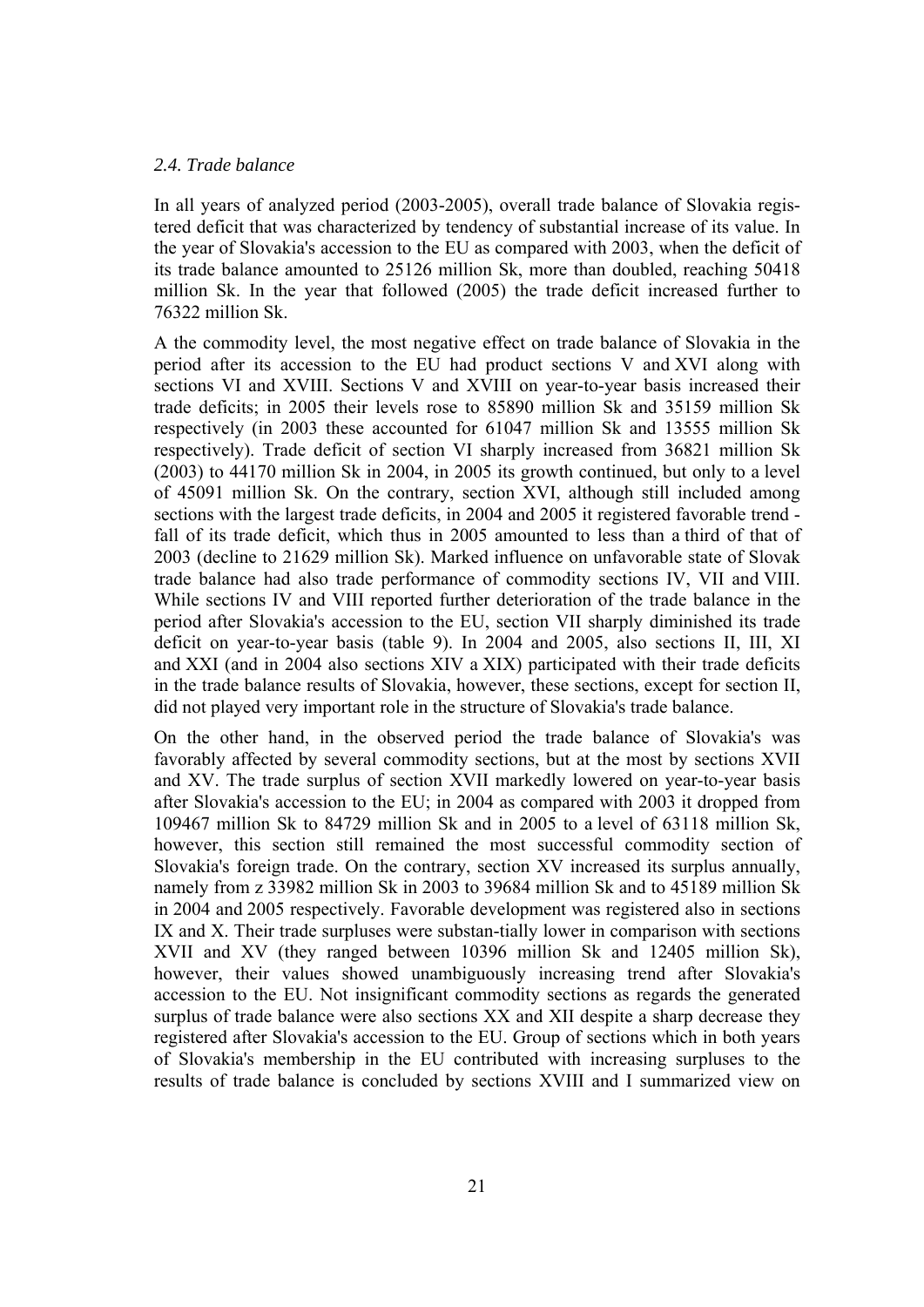development of Slovakia's trade balance in 2003-2005 by commodity sections provides table that follows.

At the territorial level, Slovakia in the period after its accession to the EU registered trade surplus in trade with developed market economies. While in 2004 as compared to 2003 the surplus slightly declined by 584 million Sk to 81605 million Sk, in 2005 it increased by 9635 million Sk to 91240 million Sk. These trade balance results were mainly attributable to trade with EU countries. In 2004 as compared with 2003, the surplus from trade with them rose by some 2700 million Sk and in 2005 even by 20200 million Sk. In 2004 and 2005 a surplus of 15522 million Sk, and 17084 million Sk (annual increase by 5325 million Sk and 17084 million Sk respectively) arose also from trade with European transition countries (see table 10).

On the contrary, Slovak trade with the Commonwealth of Independent States (CIS countries) in the same period registered substantial deepening of trade deficit, which by its value markedly exceeded overall trade deficit of Slovakia reached in single years. While in 2003 the deficit resulting from trade with the CIS countries amounted to 80608 million Sk, in 2004 it widened further to 87 464 million Sk and in 2005 even to 106635 million Sk. The CIS countries as a group thus had the most negative impact on Slovak trade balance of the post-accession period.

Table 9

| Section        | 2003     | 2004     | 2005     | Section          | 2003     | 2004     | 2005     |
|----------------|----------|----------|----------|------------------|----------|----------|----------|
|                | (mln Sk) | (mln Sk) | (mln Sk) |                  | (mln Sk) | (mln Sk) | (mln Sk) |
| $\overline{I}$ | 218      | 537      | 1 0 7 4  | XIII             | 2 0 2 1  | 2 0 5 6  | 3 2 2 6  |
| $\mathbf{I}$   | $-2673$  | $-2906$  | $-2677$  | <b>XIV</b>       | $-433$   | $-391$   | 230      |
| $\rm III$      | $-535$   | $-507$   | $-771$   | XV               | 33 982   | 39 684   | 45 189   |
| IV             | $-12003$ | $-12819$ | $-16914$ | <b>XVI</b>       | $-66960$ | $-47087$ | $-21629$ |
| $\mathbf V$    | $-61047$ | $-68481$ | $-85890$ | <b>XVII</b>      | 109 467  | 84 729   | 63 118   |
| VI             | $-36821$ | $-44170$ | $-45091$ | <b>XVIII</b>     | $-13555$ | $-22066$ | $-35159$ |
| VII            | $-15410$ | $-11607$ | $-6093$  | <b>XIX</b>       | 197      | $-254$   | 113      |
| <b>VIII</b>    | $-3894$  | -4 645   | -4 732   | XX               | 19692    | 12 119   | 9 5 4 5  |
| IX             | 8 2 8 1  | 10 396   | 12 4 05  | <b>XXI</b>       | $-11$    | $-72$    | $-9$     |
| X              | 7738     | 9 2 8 7  | 10 611   |                  |          | $-574$   | $-5986$  |
| XI             | $-1662$  | $-1241$  | $-960$   | $\Sigma$ I - XXI | $-25126$ | $-50418$ | $-76322$ |
| XII            | 8672     | 7588     | 6549     |                  |          |          |          |

Trade balance of Slovakia by commodity sections of Customs Tariff, 2003-2005 (million Sk)

Source: Own calculations based on data of the Statistical Office of the Slovak Republic.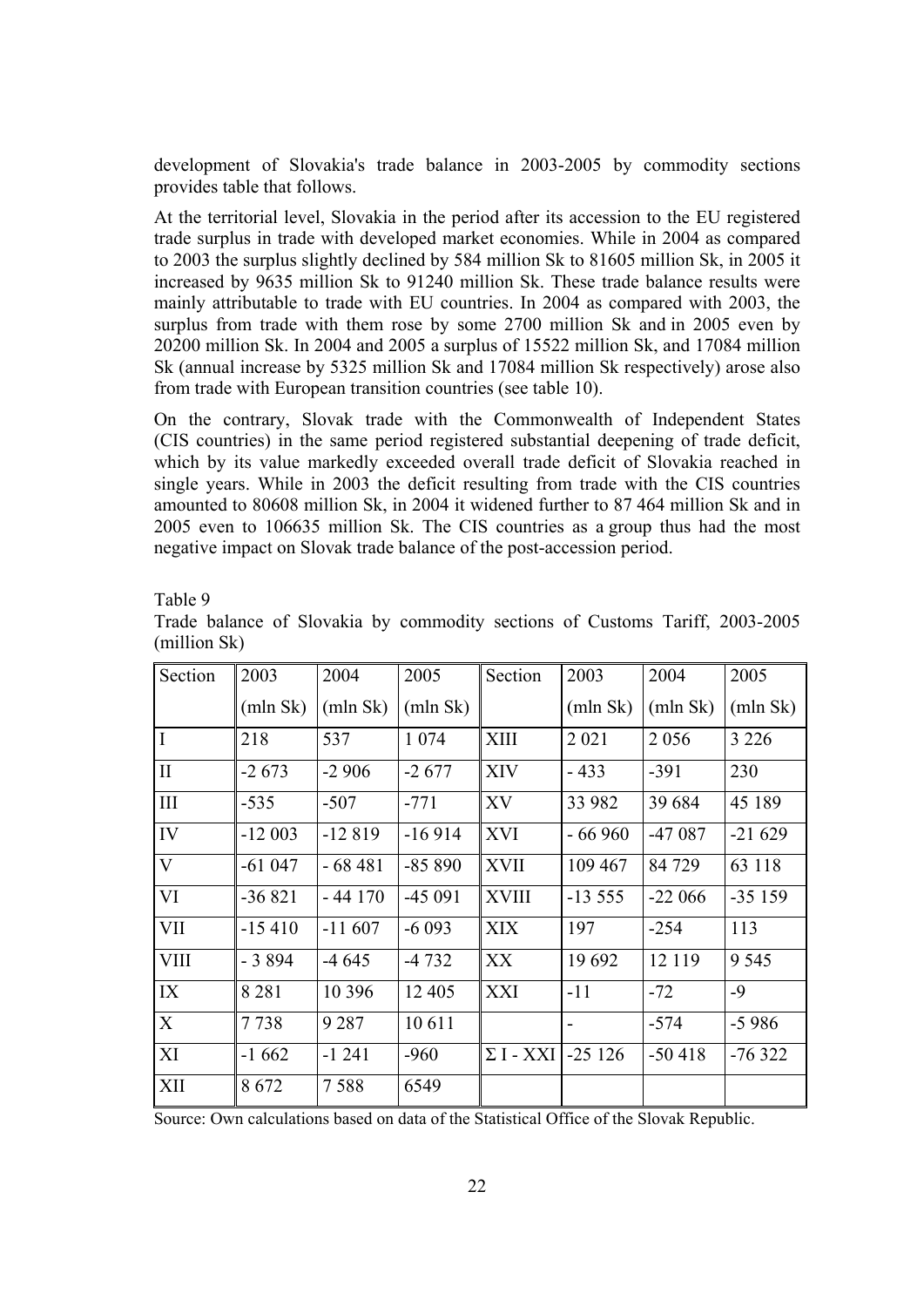Slovakia's trade with developing countries in years after accession to the EU also reported sharp increase of trade deficit. Deficit with this territorial group rose from a level of 22927 million Sk in 2003 through 36140 million Sk in 2004 to 49122 million Sk in 2005. Annually deteriorating results were also marked in Slovak trade with non-European countries with transition and state-directed economies. Trade with this country group in 2004 and 2005 generated trade deficits amounting to 23153 million Sk and 30689 million Sk respectively, while in 2003 it was only 15800 million Sk.

At a country level, after accession to the EU Slovakia registered the largest deficit in trade with Russia (77548 million Sk and 99369 million Sk in 2004 and 2005 respectively), China (23154 million Sk and 30512 million Sk), the Korean Republic (16236 million Sk and 27215 million Sk) and in trade with Japan (15926 million Sk and 17422 million Sk). The overall value of their trade deficit accounted for some 132900 million Sk in 2004 and in 2005 it rose to over 174500 million Sk. By the size of trade deficits, the listed countries were followed by Taiwan in both years - 2004 and 2005 (6736 million Sk and 12788 million Sk respectively) and by the Czech Republic in 2004 (6465 million Sk) which in 2005 was replaced in its place by Ukraine (3796 million Sk). In 2004 and 2005 in comparison with 2003, the composition of group of countries in trade with which Slovakia reported the largest deficits was different – Asian countries unambiguously predominated in the group, while up to 2003 several EU member countries - Czech Republic (ranking as 3rd), Spain and France (5th and 6th) also had figured in the group.

On the contrary, after accession to the EU Slovakia registered the largest trade surplus in trade with Germany (35193 million Sk and 35464 million Sk in 2004 and 2005 respectively), Austria (30391 million Sk and 29621 million Sk),USA (27382 million Sk and 16226 million Sk), Hungary (13998 million Sk and 17628 million Sk), Netherlands (13198 million Sk and 20044 million Sk) and in trade with Poland (11136 million Sk and 18700 million Sk). This composition of countries in trade with which Slovakia after its accession to the EU ran the largest surpluses was, except for Netherlands, the same as in 2003 (in 2003 Nether-lands were not in this group, instead of it in the group was Italy). With regard to the amount of gained surpluses, in both observed years - 2004 and 2005 as compared to 2003 there were only changes in country positions (not composition) in the group. The only exception was Germany in trade with which Slovakia steadily reached the largest trade surplus (prior to and also after accession to the EU).